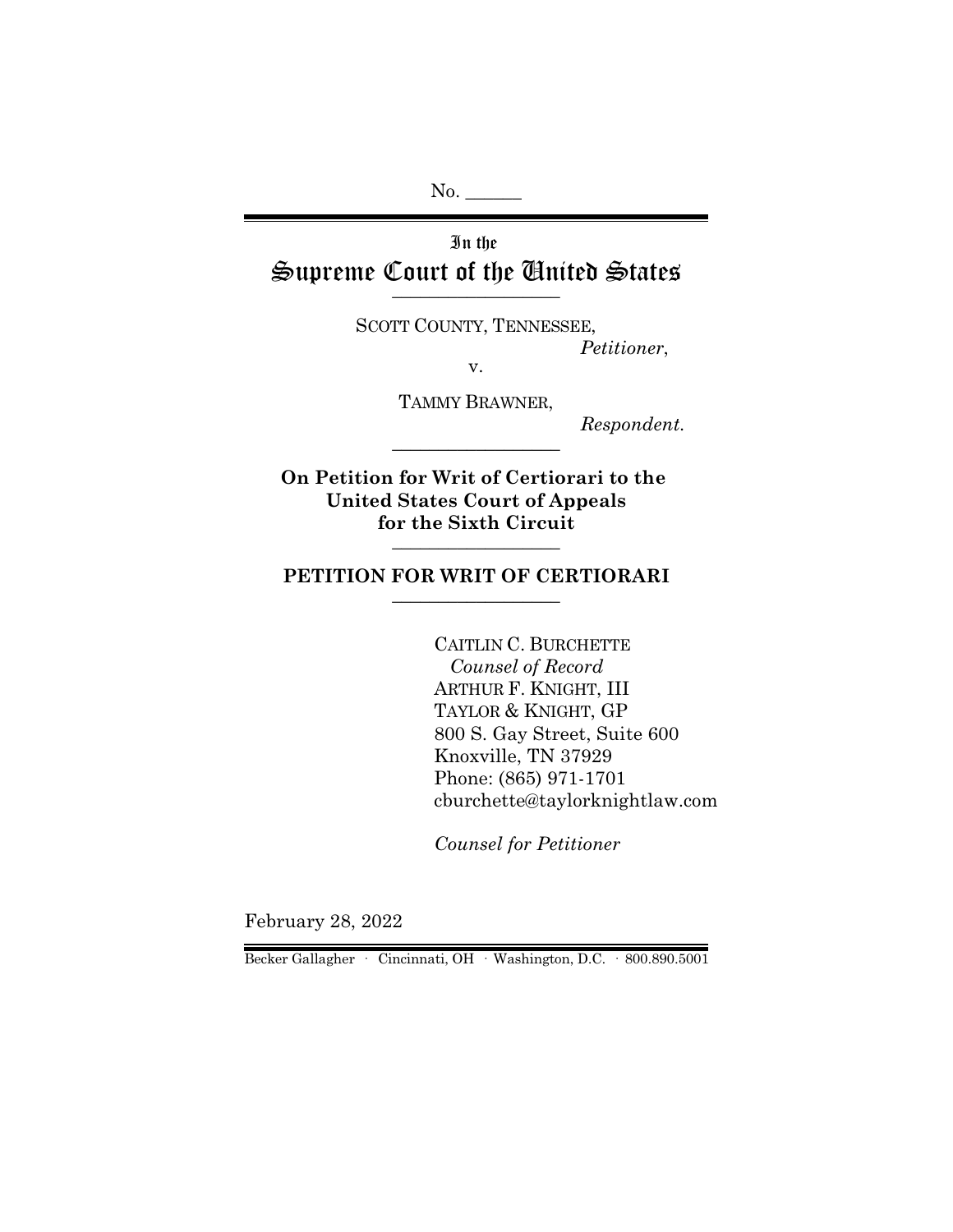### **QUESTION PRESENTED**

Whether this Court should apply the subjective test for deliberate indifference set forth in *Farmer v. Brennan* to claims by pretrial detainees of inadequate medical care where the application of the solely objective standard in *Kingsley v. Hendrickson* to these claims fails to consider the difference between action and inaction, results in the constitutionalization of medical malpractice, and creates the only situation in which a person can be held personally liable for violating the constitutional rights of another without committing any intentional act.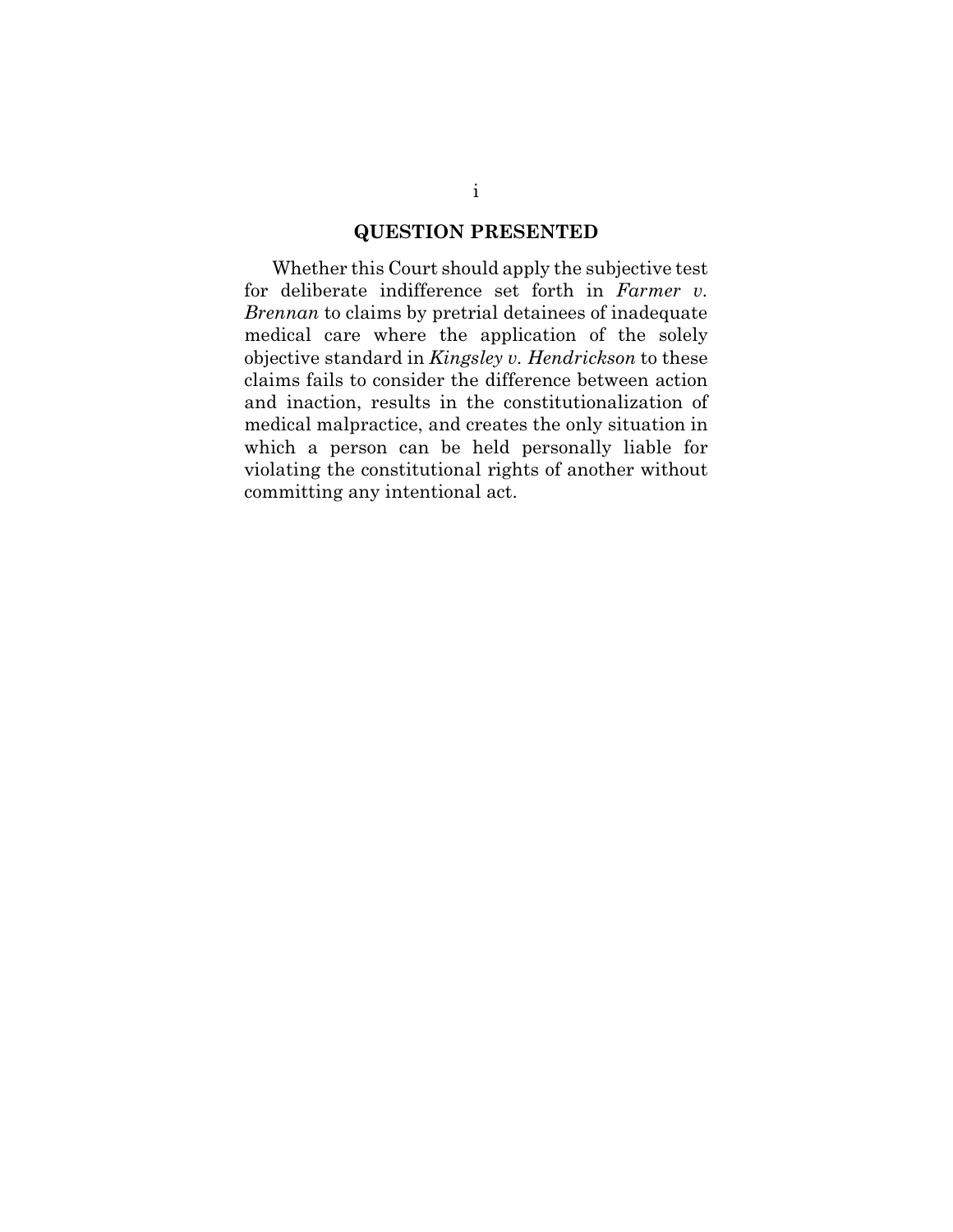#### **PARTIES TO THE PROCEEDING**

Pursuant to Rule 14.2(b), the following list identifies all of the parties appearing here and before the United States Court of Appeals for the Sixth Circuit:

Scott County, Tennessee, Petitioner on review, was Defendant-Appellee below.

Tammy Brawner, Respondent on review, was Plaintiff-Appellant below.

No nongovernmental corporations are parties to the present proceedings.

#### **RELATED PROCEEDINGS**

This case arises from the following proceedings:

United States Court of Appeals for the Sixth Circuit: *Brawner v. Scott Cty., Tennessee*, Case No. 19- 5623, decided September 22, 2021, reported at 14 F.4th 585 (6th Cir. 2021)

United States District Court for the Eastern District of Tennessee, Northern Division: *Brawner v. Scott Cty., Tennessee*, Case No. 3:17-CV-00108-JRG-HBG, decided May 21, 2019, unreported but available at 2019 WL 2195234 (E.D. Tenn., May 21, 2019).

There are no other proceedings in state or federal trial or appellate courts, or in this Court, directly related to this case within the meaning of this Court's Rule  $14.1(b)(iii)$ .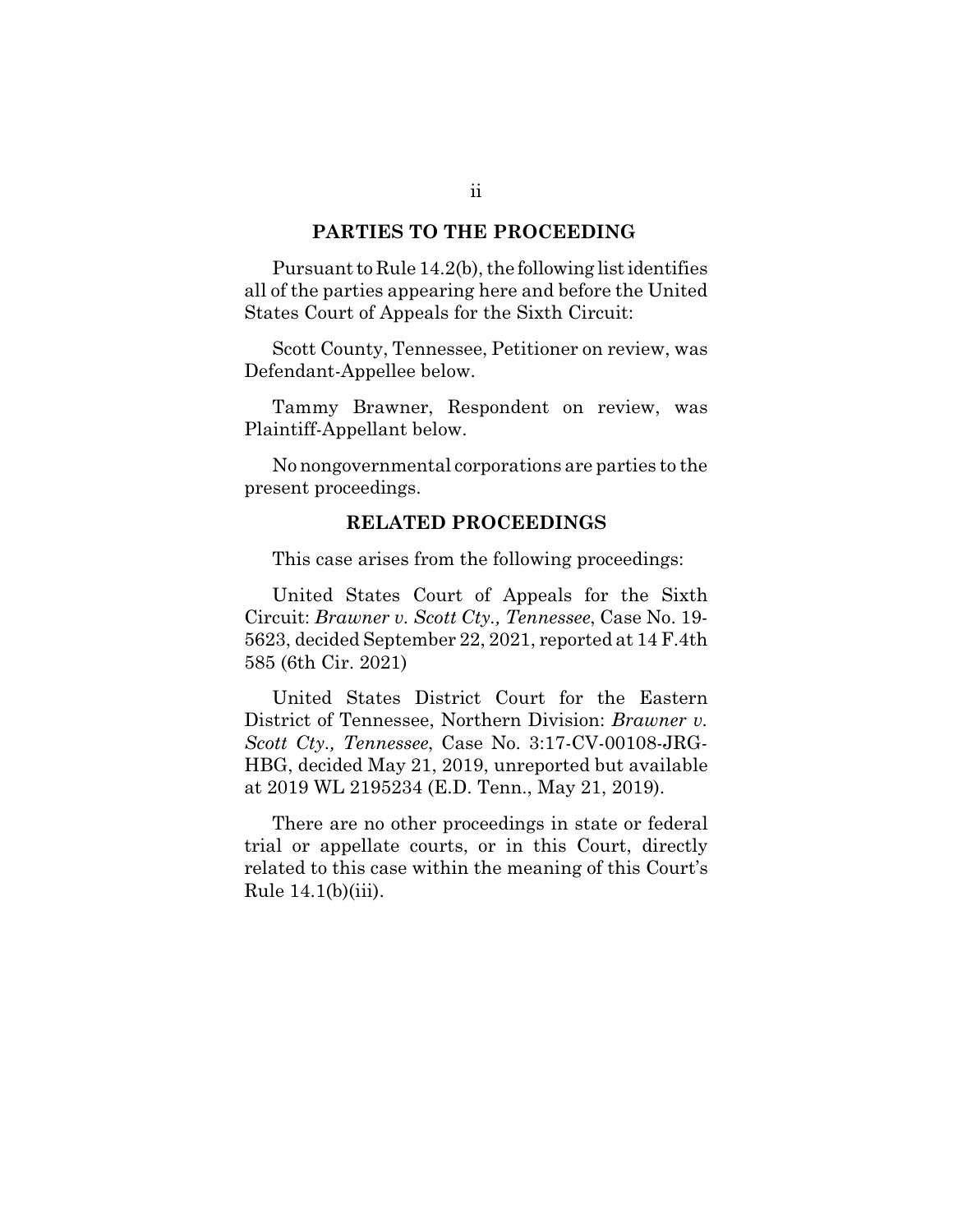# **TABLE OF CONTENTS**

| QUESTION PRESENTED  i                                                                                                                                                                                                    |  |  |  |  |
|--------------------------------------------------------------------------------------------------------------------------------------------------------------------------------------------------------------------------|--|--|--|--|
| PARTIES TO THE PROCEEDING. ii                                                                                                                                                                                            |  |  |  |  |
| RELATED PROCEEDINGS  ii                                                                                                                                                                                                  |  |  |  |  |
|                                                                                                                                                                                                                          |  |  |  |  |
|                                                                                                                                                                                                                          |  |  |  |  |
| STATEMENT OF JURISDICTION  1                                                                                                                                                                                             |  |  |  |  |
| CONSTITUTIONAL AND STATUTORY                                                                                                                                                                                             |  |  |  |  |
|                                                                                                                                                                                                                          |  |  |  |  |
| STATEMENT OF THE CASE $\dots\dots\dots\dots\dots\dots$ 5                                                                                                                                                                 |  |  |  |  |
|                                                                                                                                                                                                                          |  |  |  |  |
| B. Procedural Background  7                                                                                                                                                                                              |  |  |  |  |
| REASONS FOR GRANTING THE PETITION  10                                                                                                                                                                                    |  |  |  |  |
| I.<br>The Decision Below Solidifies an<br>Acknowledged and Intractable 4-4 Circuit<br>Split on the Standard to Be Applied to<br>Claims by Pretrial Detainees for Inadequate<br>Medical Care  10                          |  |  |  |  |
| II.<br>The Decision Below Failed to Consider the<br>Difference Between Action and Inaction<br>Theories in Evaluating Pretrial Detainee<br>Cases, Adopting a Standard Divorced from<br>Fourteenth Amendment Precedent  14 |  |  |  |  |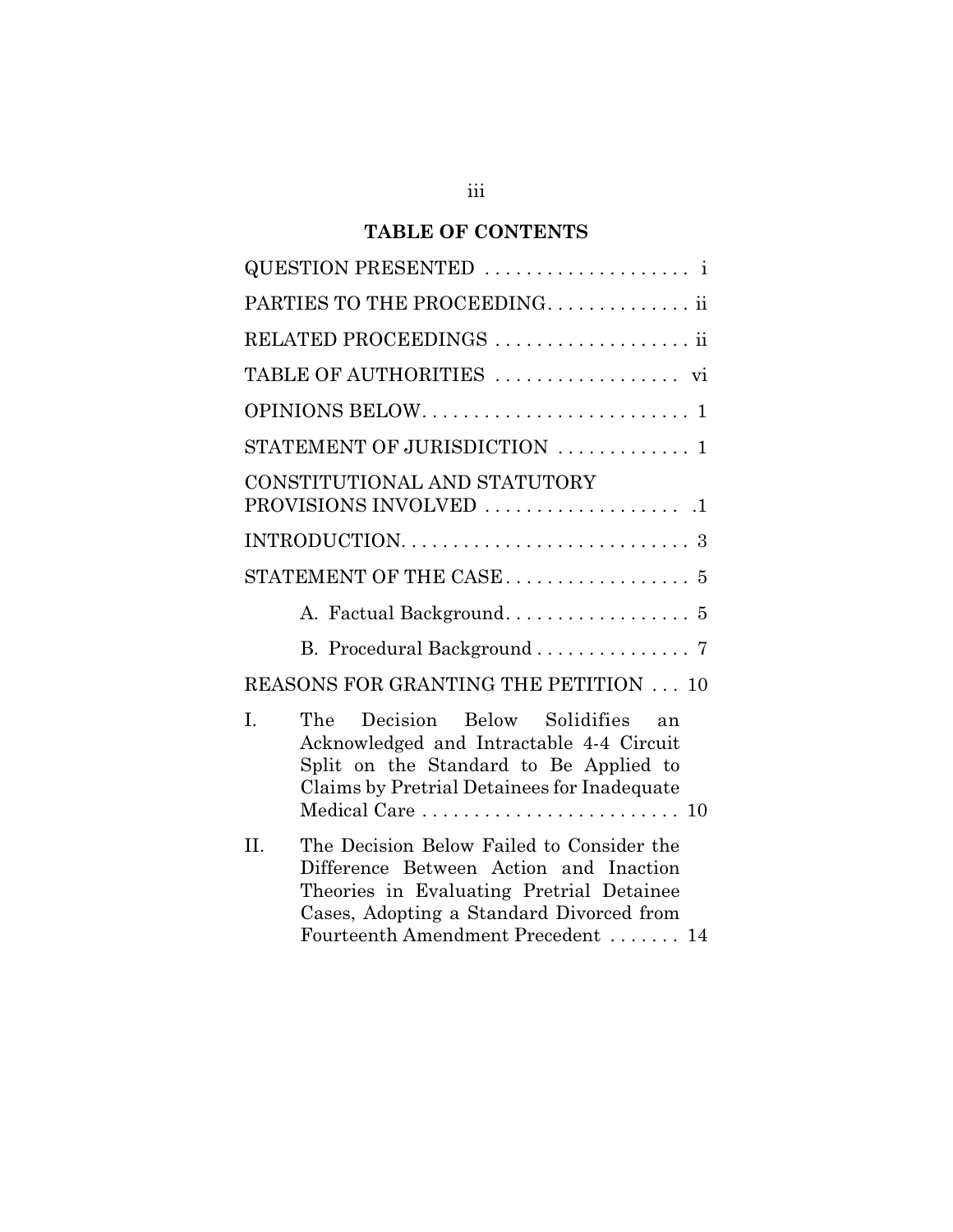|                 |  | A. The Eighth Amendment Standard<br>for deliberate indifference has been<br>correctly extended to Fourteenth<br>Amendment pretrial detainee cases                                                 |  |  |
|-----------------|--|---------------------------------------------------------------------------------------------------------------------------------------------------------------------------------------------------|--|--|
|                 |  | B. The subjective component is<br>necessary to properly distinguish<br>claims based on inaction theories<br>versus action theories  17                                                            |  |  |
| III.            |  | By Eliminating the Subjective Component<br>and Constitutionalizing Medical Malpractice,<br>the Decision Below has Created an Issue of                                                             |  |  |
|                 |  |                                                                                                                                                                                                   |  |  |
| <b>APPENDIX</b> |  |                                                                                                                                                                                                   |  |  |
|                 |  | Appendix A Opinion in the United States Court of<br>Appeals for the Sixth Circuit<br>(September 22, 2021) $\ldots \ldots \ldots$ App. 1                                                           |  |  |
|                 |  | Appendix B Memorandum Opinion and Order in<br>the United States District Court for<br>the Eastern District of Tennessee at<br>Knoxville<br>(May 21, 2019) $\ldots \ldots \ldots \ldots$ . App. 53 |  |  |
|                 |  | Appendix C Judgment in a Civil Action in the<br>United States District Court for the<br><b>Eastern District of Tennessee</b><br>$(May 21, 2019) \ldots \ldots \ldots \ldots \ldots$ App. 87       |  |  |

iv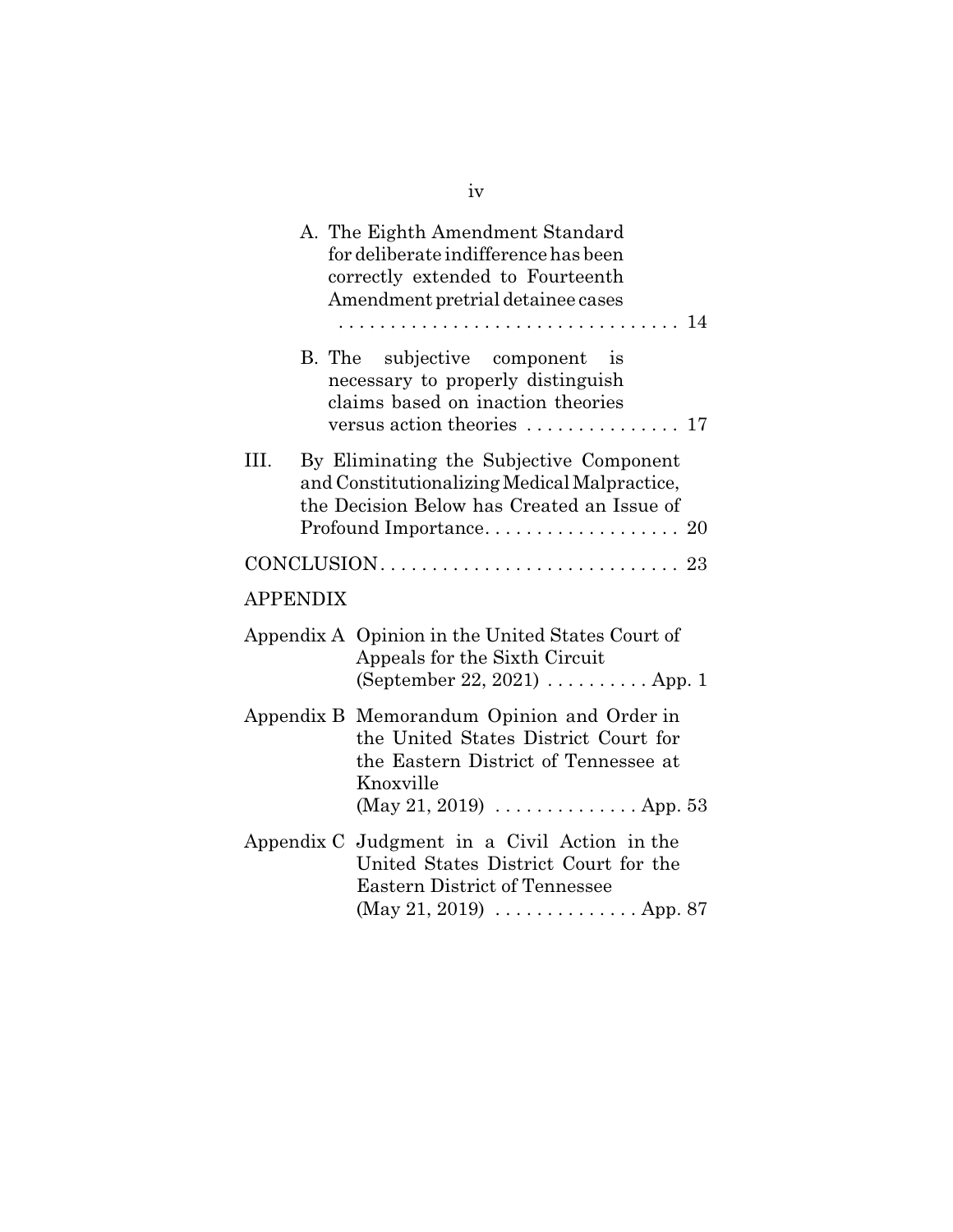Appendix D Order in the United States Court of Appeals for the Sixth Circuit (December 1, 2021) . . . . . . . . . . . App. 89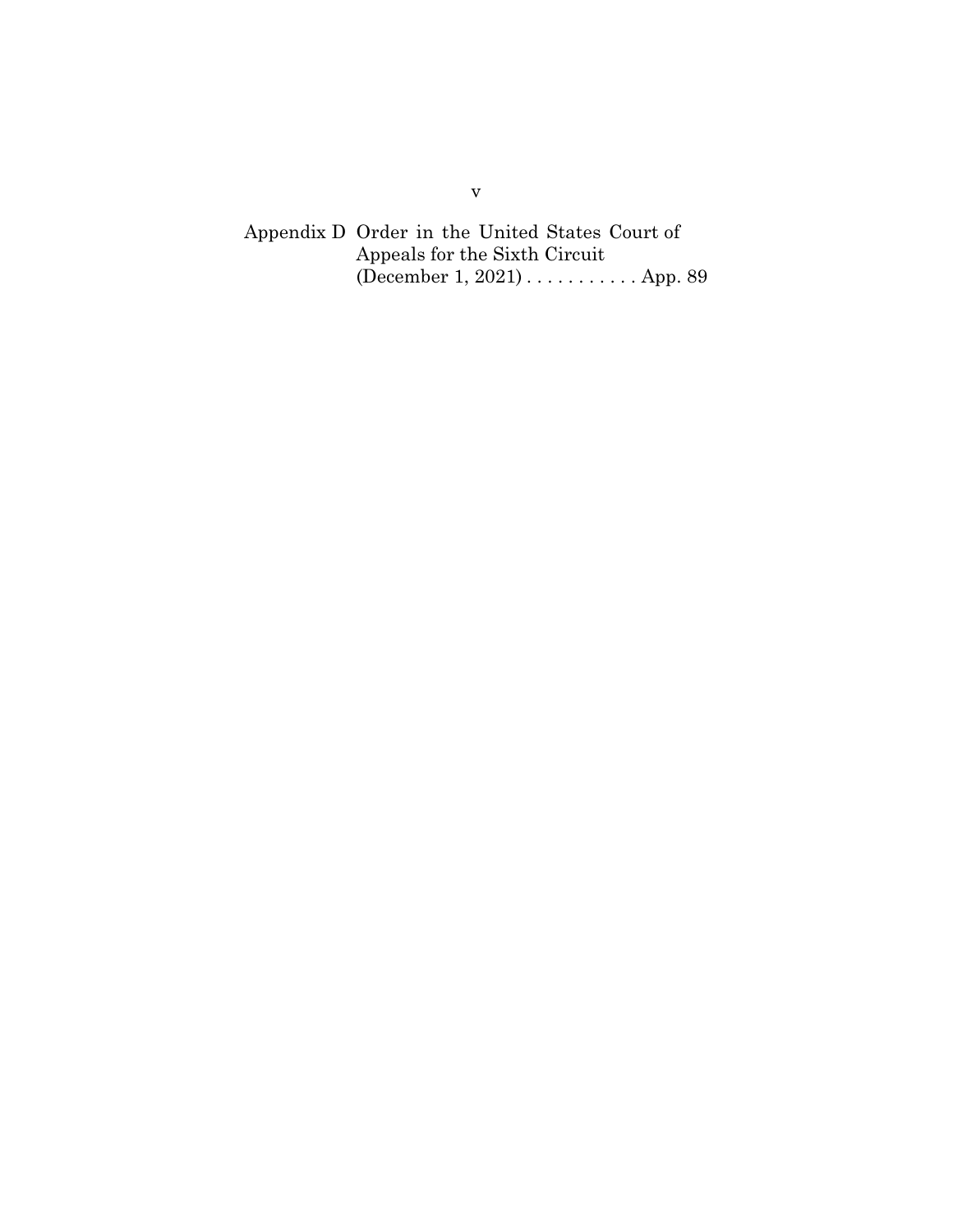# **TABLE OF AUTHORITIES**

# **CASES**

| Alderson v. Concordia Parish Corr. Facility,                                               |
|--------------------------------------------------------------------------------------------|
| Bell v. Wolfish,                                                                           |
| Briesemeister v. Johnston,<br>827 Fed. Appx. 615 (8th Cir. 2020) $\ldots \ldots \ldots$ 13 |
| Bruno v. Schenectady,<br>727 F. App'x 717 (2nd Cir. 2018) 12                               |
| Castro v. County of Los Angeles,<br>833 F.3d 1060 (9th Cir. 2016 (en banc)) . 3, 12, 17    |
| Charles v. Orange Cty.,<br>925 F.3d 73 (2nd Cir. 2019) 12                                  |
| City of Revere v. Mass. General Hospital,                                                  |
| Comstock v. McCrary,<br>273 F.3d 693 (6th Cir. 2001). 21                                   |
| Cope v. Cogdill,                                                                           |
| Cty. of Sacramento v. Lewis,                                                               |
| Dang v. Sheriff, Seminole Cty.,<br>871 F.3d 1272 (11th Cir. 2017). 10, 13                  |
| Daniels v. Williams,                                                                       |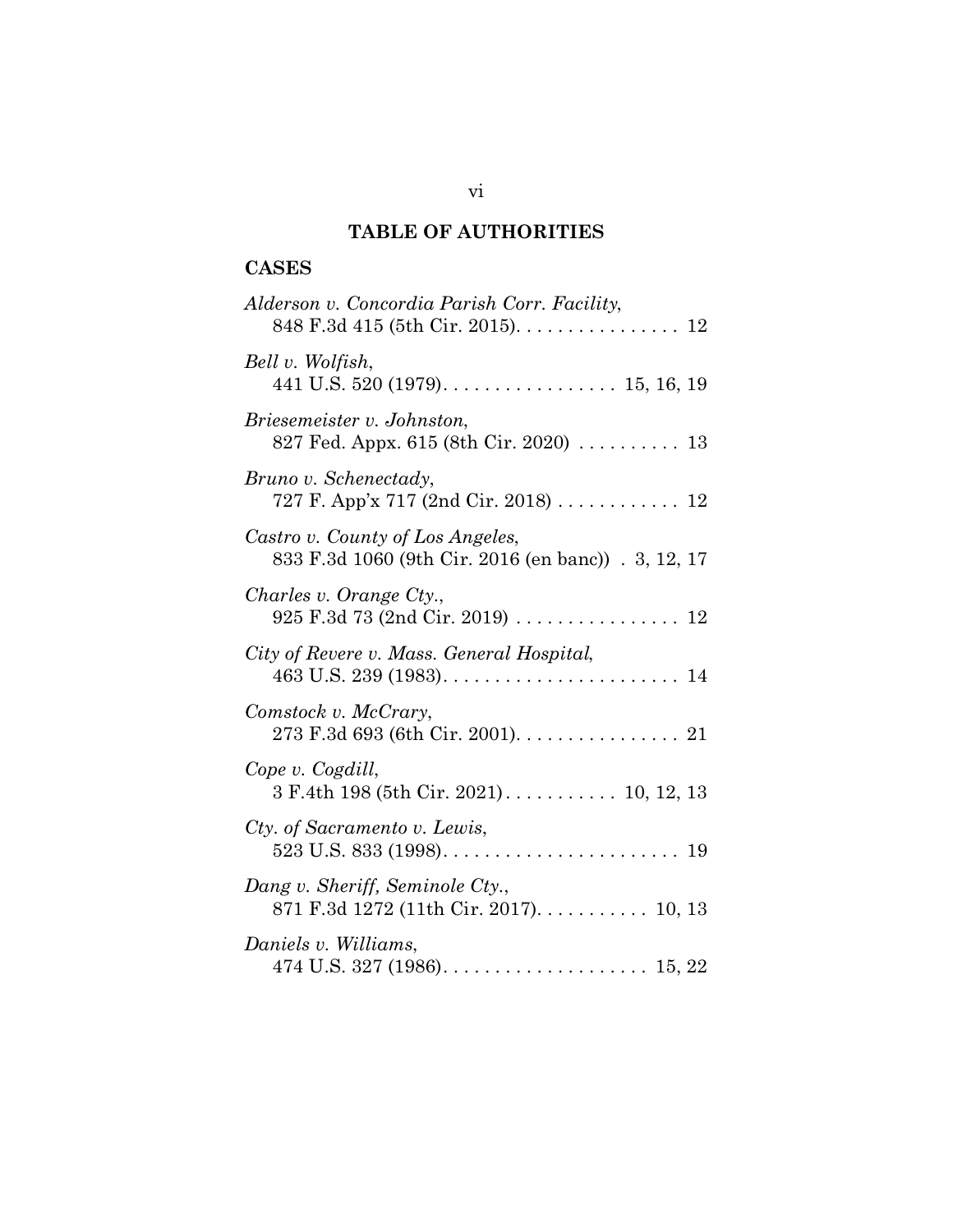| Darnell v. Pineiro,<br>849 F.3d 17 (2nd Cir. 2017)  10, 11           |
|----------------------------------------------------------------------|
| Davidson v. Cannon,                                                  |
| DeShaney v. Winnebago Cty. Dept. of Social Servs.,                   |
| Estelle v. Gamble,                                                   |
| Farmer v. Brennan,                                                   |
| Gordon v. County of Orange,<br>888 F.3d 1118 (9th Cir. 2018). 10, 12 |
| Graham v. Connor,                                                    |
| Hudson v. McMillian,                                                 |
| Ingraham v. Wright,                                                  |
| Kingsley v. Hendrickson,                                             |
| Mays v. Sprinkle,<br>992 F.3d 295 (4th Cir. 2021). 10                |
| Miranda v. County of Lake,<br>900 F.3d 335 (7th Cir. 2018). 10, 12   |
| Richmond v. Hug,<br>885 F.3d 928 (6th Cir. 2018). 11                 |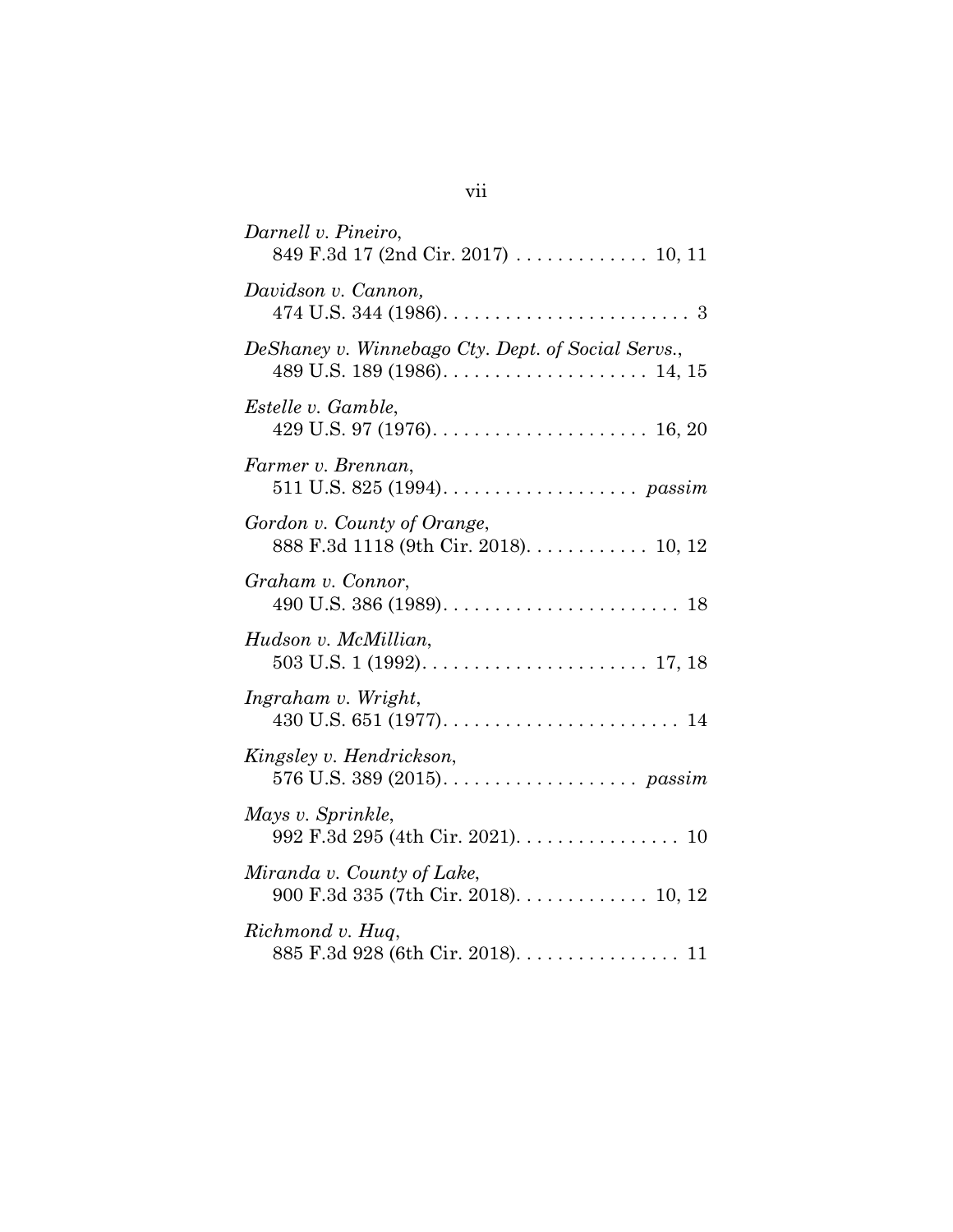| Sams v. Armor Corr. Health Servs., Inc.,<br>No. 3:19-cv-639, 2020 WL 583510                            |
|--------------------------------------------------------------------------------------------------------|
|                                                                                                        |
| Strain v. Regalado,<br>977 F.3d 984 (10th Cir. 2020). 10, 13                                           |
| Whitney v. City of Street Louis,<br>887 F.3d 857 (8th Cir. 2018). 10, 12                               |
| Wilson v. Seiter,                                                                                      |
| <b>CONSTITUTIONAL PROVISIONS</b>                                                                       |
|                                                                                                        |
|                                                                                                        |
| <b>STATUTES</b>                                                                                        |
|                                                                                                        |
| $28 \text{ U.S.C.} \S 2101(c) \ldots \ldots \ldots \ldots \ldots \ldots \ldots \ldots \ldots 1$        |
|                                                                                                        |
| <b>RULES AND REGULATIONS</b>                                                                           |
|                                                                                                        |
| <b>OTHER AUTHORITIES</b>                                                                               |
| Federal Judicial Center, IDB Appeals 2008-present,<br>https://www.fjc.gov/research/idb/interactive/21/ |

viii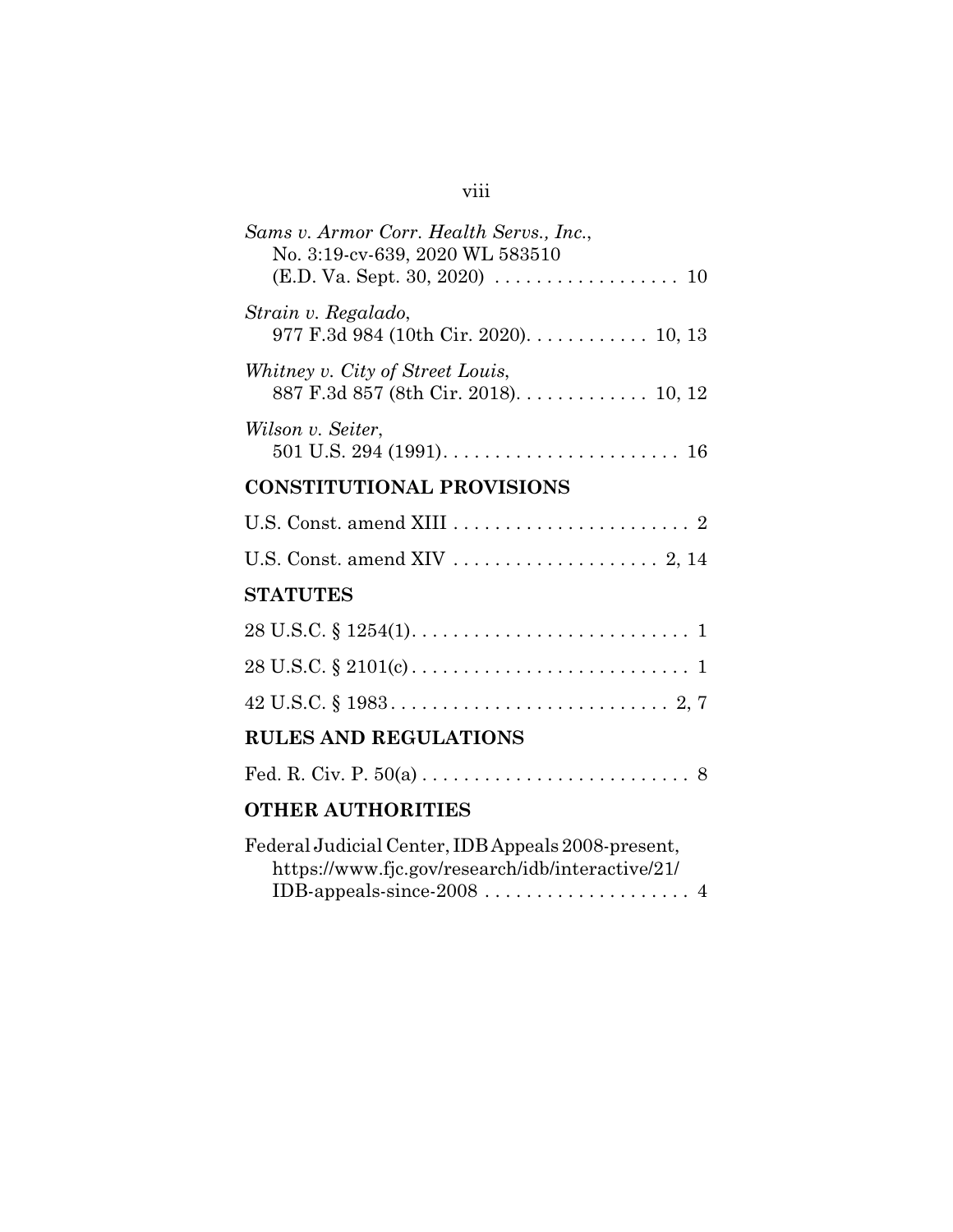#### **OPINIONS BELOW**

The opinion of the U.S. Court of Appeals for the Sixth Circuit, dated September 22, 2021, affirming in part and reversing in part the U.S. District Court for the Eastern District of Tennessee's grant of petitioner's motion for judgment of a matter of law is officially reported at 14 F.4th 585 and reproduced at App. 1.

The opinion of the U.S. Court of Appeals for the Sixth Circuit, dated December 1, 2021, denying petitioner's petition for en banc rehearing, including Judge Readler's dissent from said denial is reported at 18 F.4th 551 and is reproduced at App. 89.

The Order of the U.S. District Court for the Eastern District of Tennessee, Northern Division, dated May 21, 2019, granting defendant-petitioner's motion for judgment as a matter of law is officially reported at 2019 WL 2195234, and is reproduced at App. 53.

### **STATEMENT OF JURISDICTION**

The judgment of the U.S. Court of Appeals for the Sixth Circuit was entered on September 22, 2021. Petition for rehearing en banc was denied on December 1, 2021. This Petition is timely filed pursuant to 28 U.S.C. § 2101(c) and Supreme Court Rule 13.1. Accordingly, this Court has jurisdiction under 28 U.S.C. § 1254(1).

### **CONSTITUTIONAL AND STATUTORY PROVISIONS INVOLVED**

The Fourteenth Amendment to the United States Constitution provides in relevant part: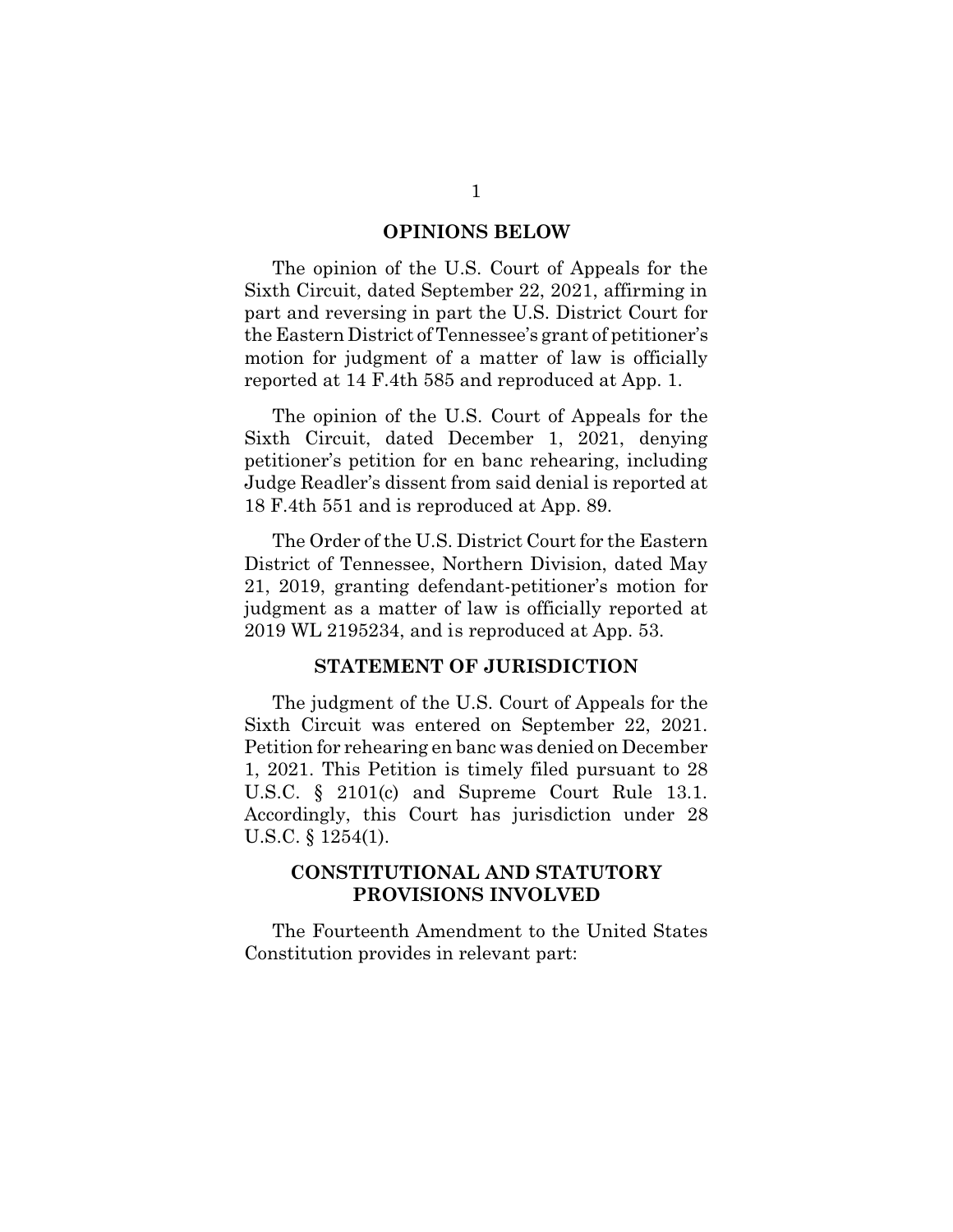No State shall \* \* \* deprive any person of life, liberty, or property without due process of law.

U.S. Const. amend XIV.

The Eighth Amendment to the United States Constitution provides:

Excessive bail shall not be required, nor excessive fines imposed, nor cruel and unusual punishments inflicted.

U.S. Const. amend XIII.

42 U.S.C. § 1983, "Section 1983," provides in pertinent part as follows:

Every person who, under color of any statute, ordinance, regulation, custom, or usage, of any State or Territory or the District of Columbia, subjects, or causes to be subjected, any citizen of the United States or other person within the jurisdiction thereof to the deprivation of any rights, privileges, or immunities secured by the Constitution and laws, shall be liable to the party injured in an action at law, suit in equity, or other proper proceeding for redress. No state shall make or enforce any law which shall abridge the privileges or immunities of citizens of the United States; nor shall any state deprive any person of life, liberty, or property, without due process of law; nor deny to any person within its jurisdiction the equal protection of the laws.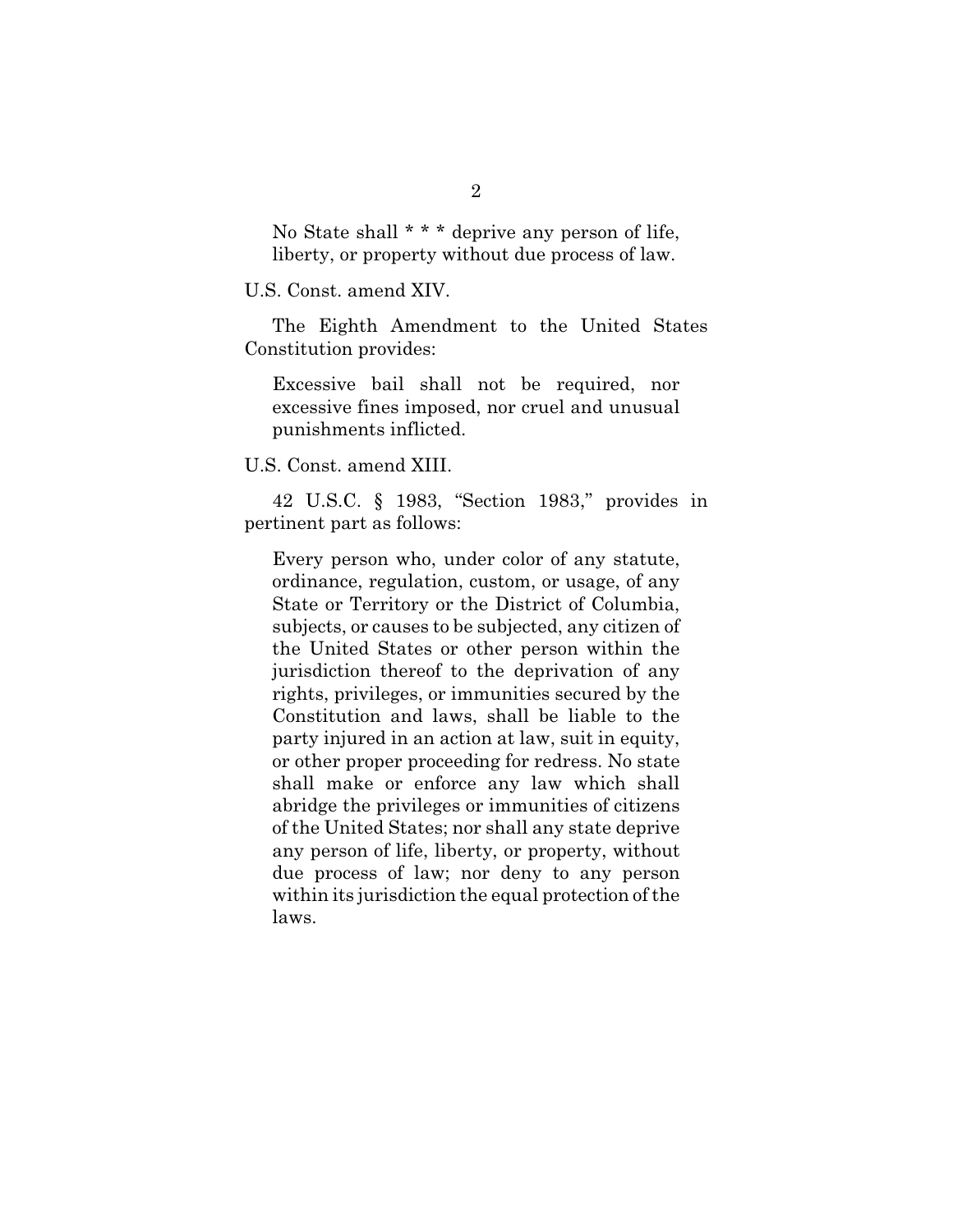#### **INTRODUCTION**

This case provides this Court with an ideal vehicle to ensure adherence to the Fourteenth Amendment's original meaning, which is not to constitutionalize claims of medical malpractice but to prevent abuses of government authority.

On September 22, 2021, the Sixth Circuit joined the Second, Seventh and Ninth Circuits in departing from the deliberate indifference standard traditionally used in evaluating constitutional claims of inaction in the context of a claim by a pretrial detainee for inadequate medical care. Rather than adhering to the two-pronged objective and subjective evaluation set forth in *Farmer v. Brennan*, 511 U.S. 825, 834 (1994) to evaluate whether a jail official acted deliberately to deprive a pretrial detainee of adequate medical care, the court held that an individual may be held liable for a Fourteenth Amendment constitutional violation merely for failing to act with due care: "'more than negligence but less than subjective intent—something akin to reckless disregard.'" App. 21 (quoting *Castro v. County of Los Angeles*, 833 F.3d 1060, 1071 (9th Cir. 2016 (en banc)).

However, "[t]he guarantee of due process has never been understood to mean that the State must guarantee due care on the part of its officials." *Davidson v. Cannon*, 474 U.S. 344, 348 (1986). To be held individually liable for a constitutional violation, a jail officer must have acted *deliberately* to deprive a person of life, liberty, or property. While deliberateness may be inferred through the use of objectively unreasonable force in keeping with *Kingsley v.*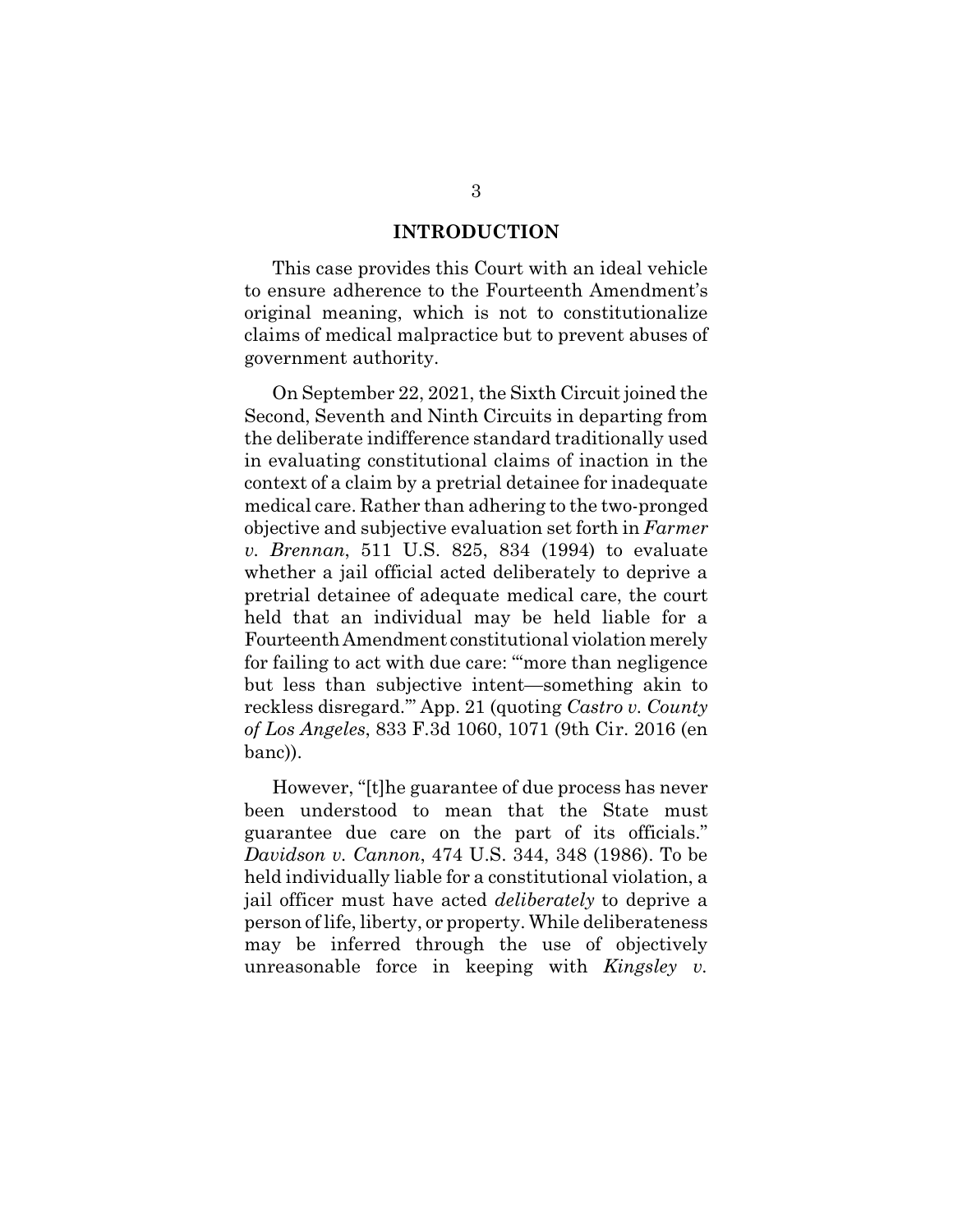*Hendrickson*, 576 U.S. 389 (2015), in the context of an alleged failure to act, a deliberate deprivation can only be shown by subjective evidence, aptly done through the traditional standard of deliberate indifference set forth in *Farmer*. Anything less would result in the unintended constitutionalization of negligence.

This Court's review is necessary to resolve what is now a clear and entrenched 4-4 circuit split on the question presented and determine whether the narrow holding in the excessive force case of *Kingsley*, in which this Court adopted a solely objective standard, should be broadly extended to claims by pretrial detainees for inadequate medical care. In departing from any subjective inquiry, the Second, Sixth, Seventh and Ninth Circuits have failed to consider the differences between cases premised on action, such as excessive force, and those premised on inaction, such as a lack of adequate medical care alleged here. The differences between these types of cases make applying the same standard for both troubling. Without the subjective component of the deliberate indifference evaluation, there is no basis to infer that mere inaction is "punishment," historically the sine qua non of a pretrial detainee's claim. Ultimately, this would create the sole area of the law in which a defendant may be held individually liable for a constitutional violation without any intentional act.

This issue is profoundly important as more than 71,000 "prisoner civil rights" and "prison condition" claims have been appealed since 2008. Federal Judicial Center, *IDB* Appeals 2008-present, https://www.fjc.gov/research/idb/interactive/21/IDB-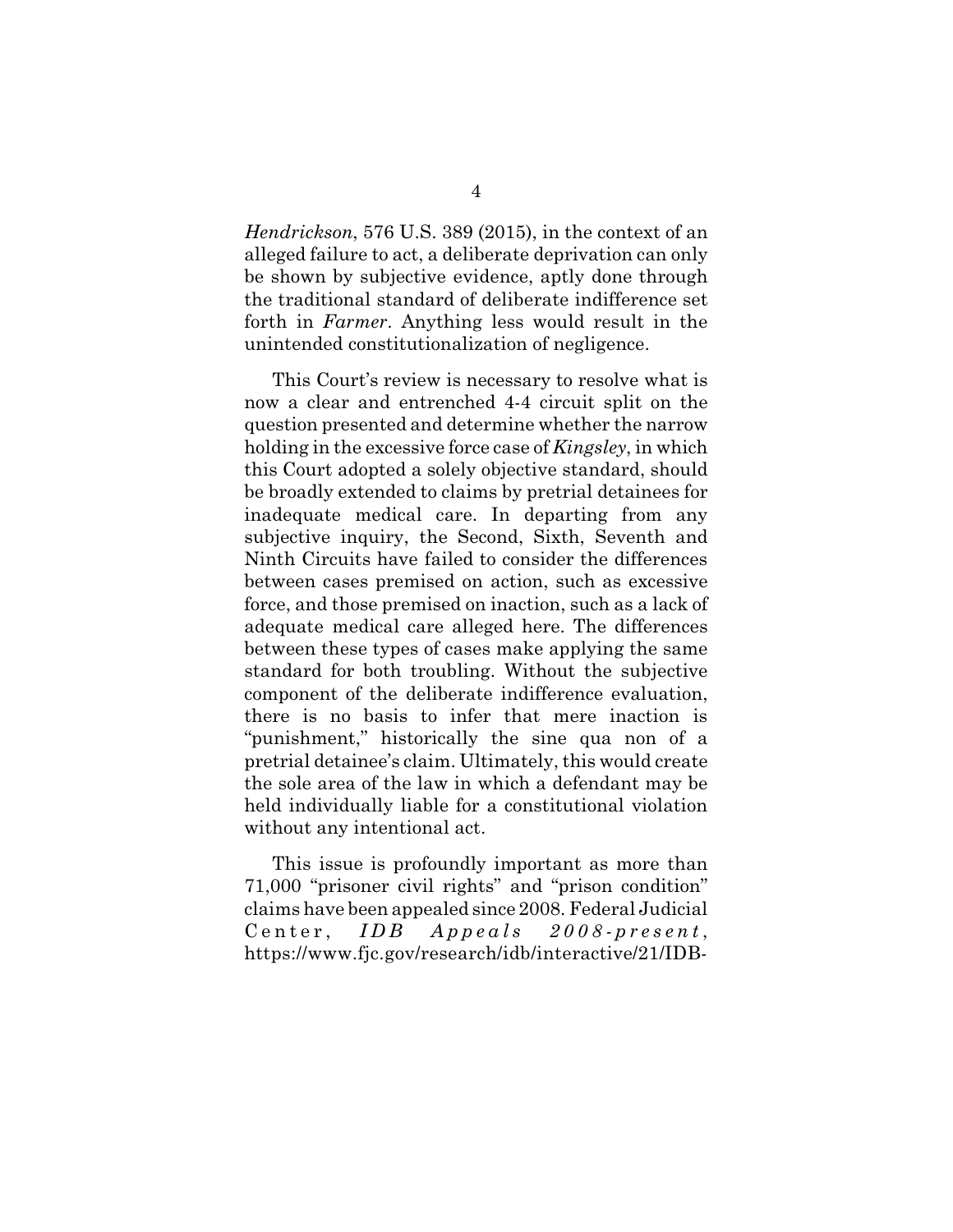appeals-since-2008 (last visited Feb. 15, 2022). Estimates indicate that of that number, up to a quarter of such claims concern medical treatment. However, by misapplying *Kingsley*, which is premised on an action theory, to pretrial detainee deliberate indifference to medical care claims, these Circuits have attempted to "transform[] constitutional prohibitions against punishment into a 'freestanding right to be free from jailhouse medical malpractice;'" App. 92 (quoting *Brawne*r *v. Scott County, Tennessee*, 14 F.4th 585, 610 (Readler, J., concurring in part and dissenting in part); thus reverting back to the specter of "unbounded liability for prison officials." *Farmer*, 511 U.S. at 860 (Thomas, J., concurring in the judgment). Only this Court's intervention will settle this issue.

#### **STATEMENT OF THE CASE**

#### **A. Factual Background**

Tammy Brawner was taken into custody and detained in the Scott County Jail following the revocation of her bail on June 29, 2016. App. 4. Upon her arrival to the jail, Brawner completed a medical screening where she alleged she was taking the following prescription medications<sup>1</sup>: Suboxone, Clonazepam, Gabapentin, and Escitalopram. *Id.* She also denied having a serious medical condition that required attention and denied having epileptic seizures. *Id*.

<sup>&</sup>lt;sup>1</sup> Brawner failed to submit an iota of proof, however, that she ever possessed a prescription for any of the medications listed at the time of the incident, during discovery, or at trial.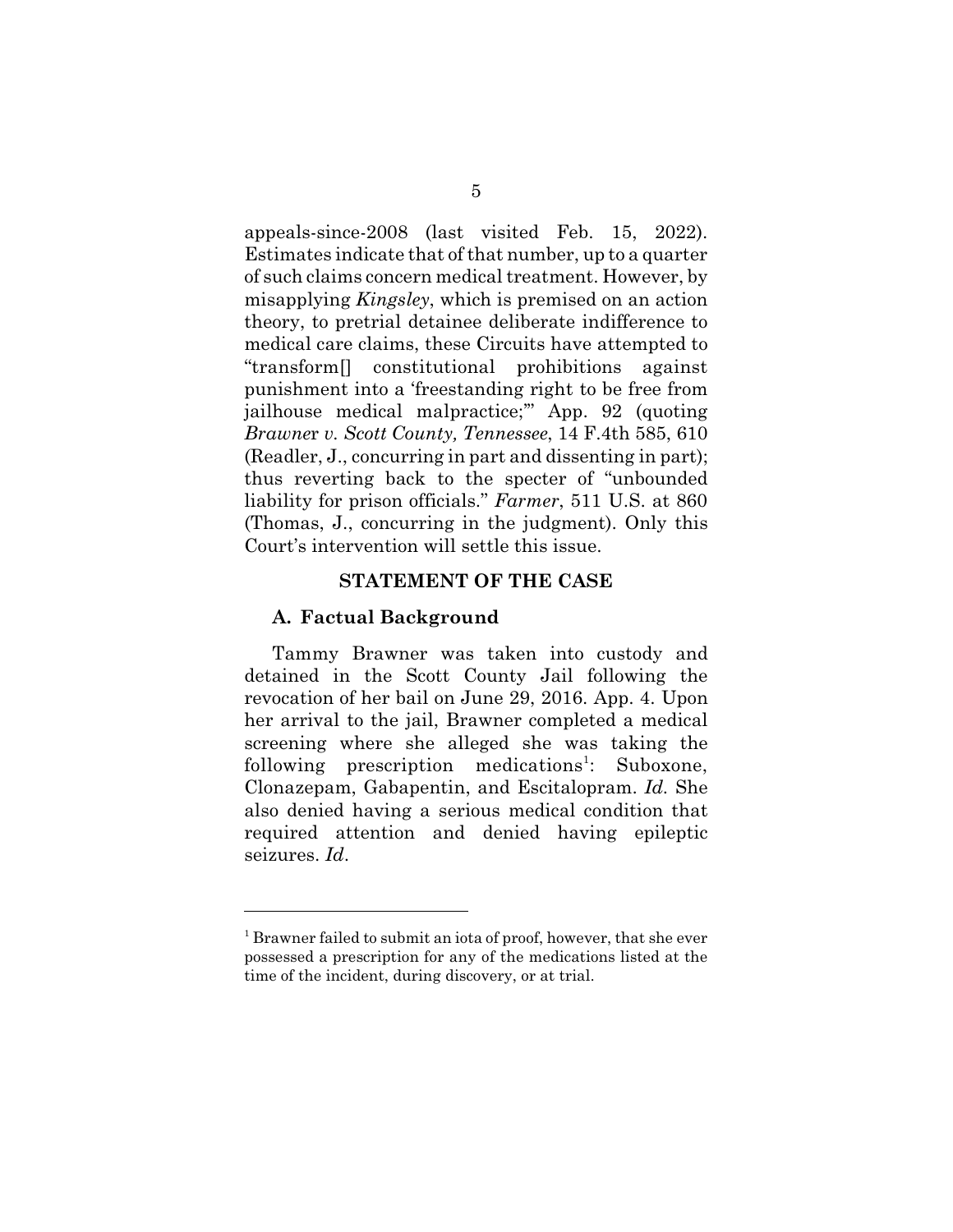On July 7, eight days after her booking, Brawner suffered multiple seizures and was taken to a local hospital where she was diagnosed with epilepsy. App. 5. She was then prescribed Phenobarbital and it was recommended that she see a physician within two days. Id. Upon her return to the jail, Brawner was seen by Nurse Massengale, who was instructed by Dr. Capparelli, the jail's doctor, to discontinue the Phenobarbital and administer daily doses of Dilantin instead. *Id*.

Four days later, on July 11, Brawner suffered another seizure in the early morning hours when the nurse was not present. *Id.* A corrections officer called the jail doctor, who directed the officer to record Brawner's vitals and administer Dilantin. *Id*.

On July 12, which was within the state-required fourteen days from intake, Brawner was given a physical by Nurse Massengale. *Id.* During the physical, it was noted that Brawner suffered from a "seizure disorder or cerebral trauma." *Id.* The examination was reviewed and signed off on by the jail physician. App. 5-6.

On July 14, officers observed Brawner exhibiting bizarre behavior, such as drinking water out of the toilet, and acting erratically. App. 6. Believing this behavior could be related to Brawner's history of mental health issues, Nurse Massengale contacted the Mobile Crisis Unit. *Id.* Brawner was evaluated by a licensed social worker who was made aware that the Plaintiff had been suffering from seizures and concluded that Brawner's symptoms were likely due to drug withdrawal. *Id.*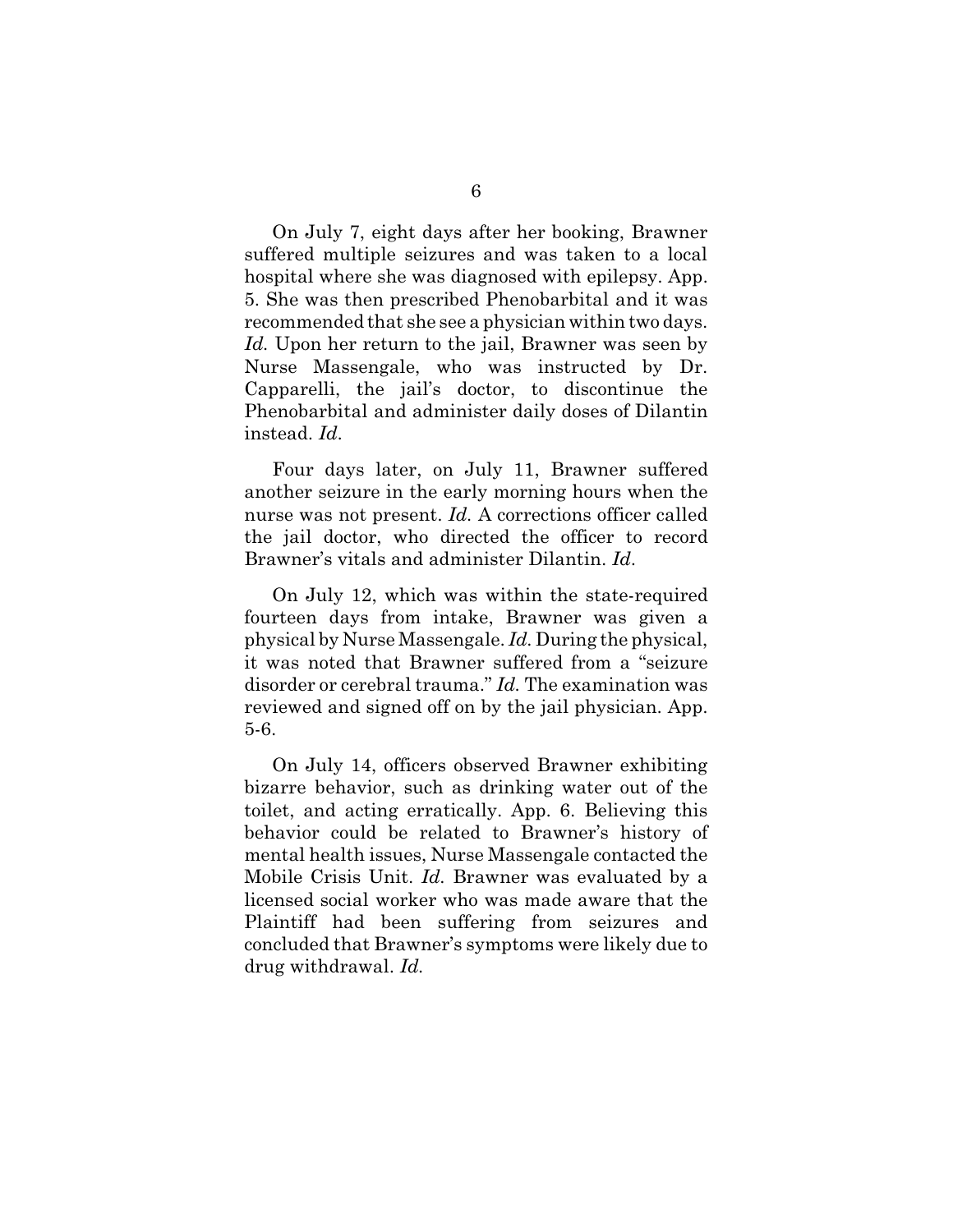Early the next morning, officers observed Brawner experiencing another seizure, followed by an additional seizure an hour later. *Id*. Following the second seizure, the jail officers took Brawner's blood pressure and pulse and noted that they appeared to be normal. *Id.* The officers gave Brawner her daily dose of Dilantin. *Id.*

Brawner's cellmates reported yet another seizure. Id. By this point, Nurse Massengale had arrived at the jail and placed Brawner on a fifteen-minute medical watch. *Id.* Within an hour, Brawner had six more seizures. *Id.* Nurse Massengale called the jail doctor, who instructed her to give Brawner a dose of valproic acid. *Id.* Ultimately, Massengale determined it was necessary to call 911 as Brawner had three more seizures. *Id.* Brawner was taken to the hospital and later transferred to another hospital's intensive care unit. Id.

### **B. Procedural Background**

Brawner sued Scott County, Tennessee<sup>2</sup> under 42 U.S.C. § 1983, alleging violations of her Fourteenth Amendment right to adequate medical care.<sup>3</sup> App. 7. Brawner claimed that she was provided inadequate medical care, and that as a result of prolonged seizure

<sup>&</sup>lt;sup>2</sup> Brawner also sued various jail staff, but the parties stipulated to the dismissal of the individual defendants prior to trial. App. 7.

<sup>&</sup>lt;sup>3</sup> Brawner also sued under an excessive force theory as well as state law claims. However, those were not of great issue on appeal. App. 7.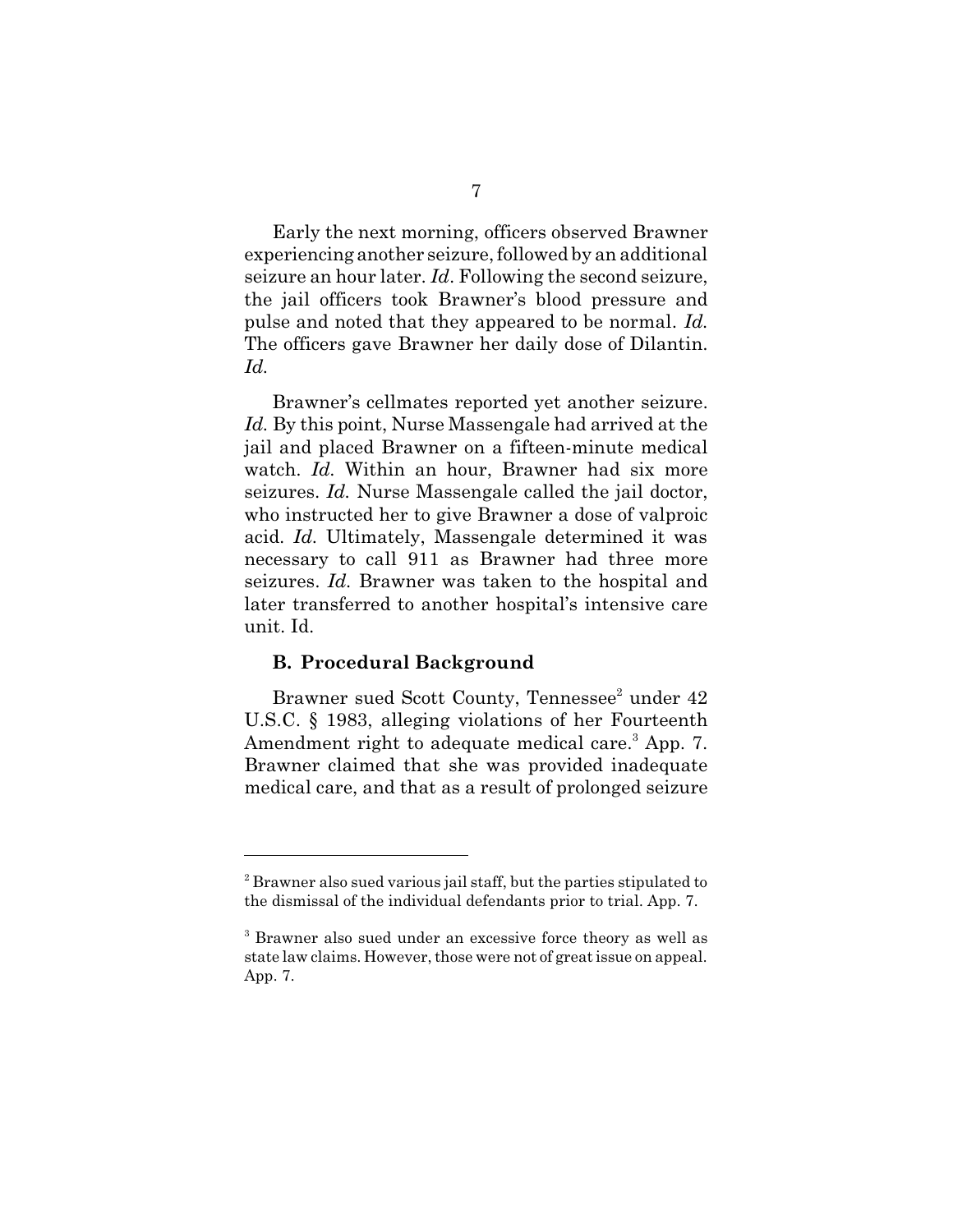activity, she suffered permanent and debilitating injuries. *Id.*

Defendant Scott County moved for Judgment as a Matter of Law pursuant to Fed. R. Civ. P. 50(a) at the close of the Plaintiff's proof. *Id.* The district court held that while Brawner's medical need was sufficiently serious to satisfy the objective component of a deliberate indifference claim, she failed to satisfy the subjective component because she failed to show that the staff was actually aware of facts from which an inference could be draw that there was a substantial risk of serious harm and, further, failed to show that any jail staff drew that inference. App. 7-8. The district court therefore concluded that Brawner's medical care claim against the County could not succeed because she had not established that any individual had violated her constitutional rights. App. 8.

A divided Sixth Circuit panel reversed on the deliberate indifference claim. Despite stating that its determination would have been the same under the *Farmer* subjective standard, the panel majority determined that the deliberate indifference standard required alteration in light of this Court's holding in *Kingsley*. App. 12, 21. The panel majority determined that in light of *Kingsley*, the proper standard when evaluating Fourteenth Amendment claims of deliberate indifference should be something '"more than negligence but less than subjective intent—something akin to reckless disregard."' App. 21.

Judge Readler provided a thorough dissent, explaining that he does "not believe that *Kingsley v. Hendrickson's* excessive force holding abrogates the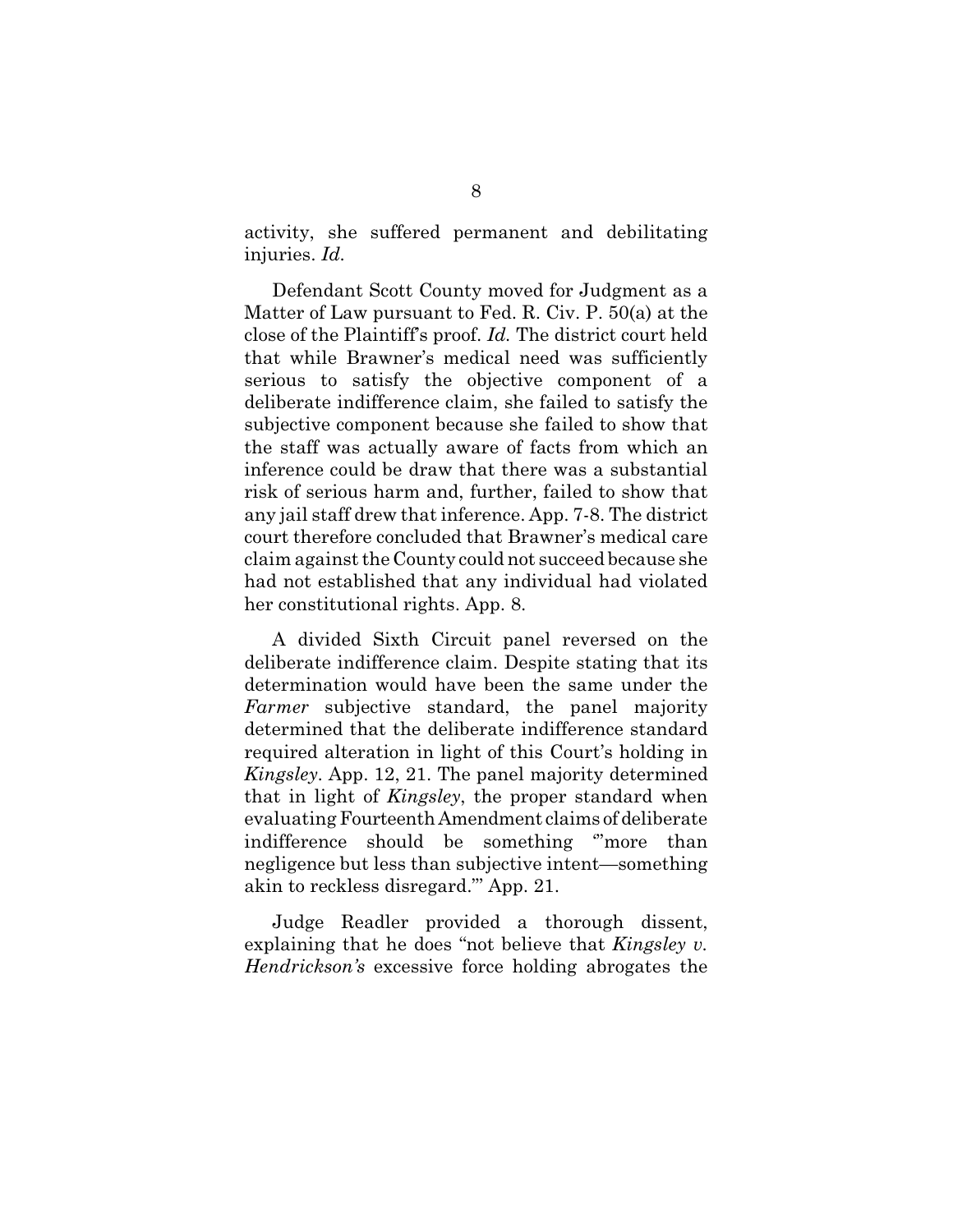subjective standard for deliberate indifference claims brought by pretrial detainees." App. 31. Judge Readler acknowledged that putative intent can typically be inferred with most affirmative acts which amount to excessive force. App. 47. However, he distinguished this from deprivations of adequate medical care, "which often rests on an unwitting failure to act, making one's subjective intent critical in understanding the chain of events." *Id.* Judge Readler went on to note that inquiry into a party's intent as to deliberate indifference claims is necessary because without it, "courts cannot fairly distinguish negligent deprivation of care—which does not give rise to a constitutional claim—from an intentional deprivation of care that amounts to punishment which violates the Fourteenth Amendment." App. 48. Judge Readler concluded by cautioning that the Sixth Circuit's decision is "taking further steps to 'tortify the Fourteenth Amendment,'" which would not be consistent with the meaning and purpose of the Fourteenth Amendment. App. 52.

The Sixth Circuit denied Scott County's motion for rehearing en banc, with Judge Readler once again filing another dissent to the same. App. 89-103. This petition follows.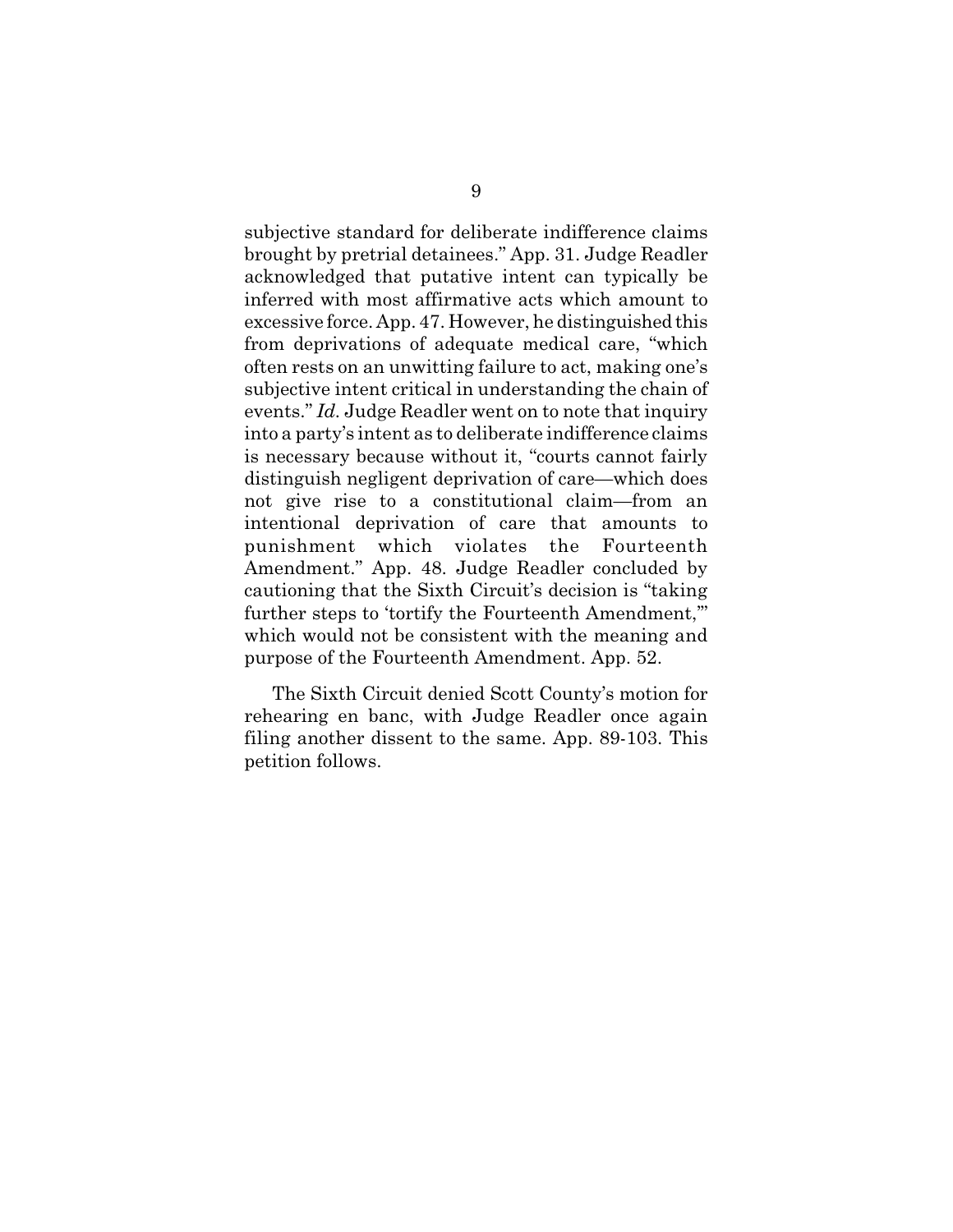#### **REASONS FOR GRANTING THE PETITION**

**I. The Decision Below Solidifies an Acknowledged and Intractable 4-4 Circuit Split on the Standard to Be Applied to Claims by Pretrial Detainees for Inadequate Medical Care.**

In the decision below, the Sixth Circuit explicitly acknowledged the deep split within the circuits on the question presented, explaining that "[t]he Second, Seventh and Ninth Circuits have held that *Kingsley* requires modification of the subjective component for pretrial detainees in bringing Fourteenth Amendment deliberate-indifference claims." *See Darnell v. Pineiro,* 849 F.3d 17, 34-35 (2nd Cir. 2017); *Miranda v. County of Lake*, 900 F.3d 335, 352 (7th Cir. 2018); *Gordon v. County of Orange*, 888 F.3d 1118, 1124-25 (9th Cir. 2018). This breaks with the Fifth, Eighth, Tenth and Eleventh Circuits, which have retained the subjective component set forth in *Farmer v. Brennan* for deliberate indifference Fourteenth Amendment claims. App. 14; *see Cope v. Cogdill*, 3 F.4th 198, 207 & n.7 (5th Cir. 2021); *Whitney v. City of St. Louis*, 887 F.3d 857, 860 n.4 (8th Cir. 2018); *Strain v. Regalado*, 977 F.3d 984, 991 (10th Cir. 2020); *Dang by & through Dang v. Sheriff, Seminole Cty.*, 871 F.3d 1272, 1279 n. 2 (11th Cir. 2017). The Fourth Circuit, while acknowledging the split between the circuits, has not ruled on the application of *Kingsley* to a pretrial detainee's claim of inadequate medical care. *Mays v. Sprinkle*, 992 F.3d 295, 302 n.4 (4th Cir. 2021); *Sams v. Armor Corr. Health Servs., Inc.*, No. 3:19-cv-639, 2020 WL 583510 at \*19 n. 19 (E.D. Va. Sept. 30, 2020). The case at hand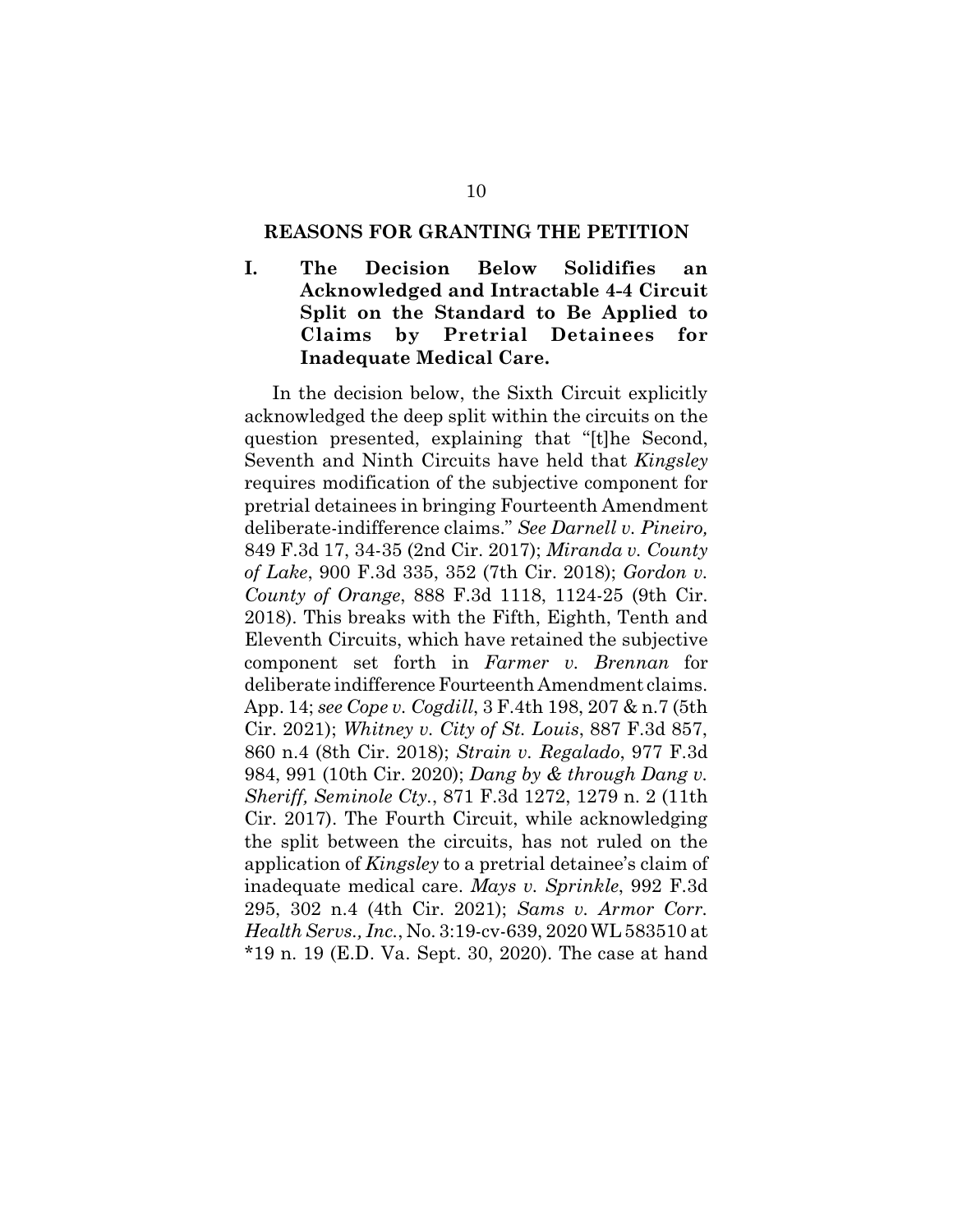squarely presents this Court with the question presented and the opportunity to resolve the deep division between the circuits on an issue of such grave constitutional importance.

Here, the court below has acknowledged that the subjective inquiry, while directly applicable to Eighth Amendment claims, has historically been extended to also apply to Fourteenth Amendment deliberate indifference claims brought by pretrial detainees. *Richmond v. Huq*, 885 F.3d 928, 937 (6th Cir. 2018). However, in applying a new objective standard, the Second, Sixth, Seventh and Ninth Circuits have all extended *Kingsley* to disregard the state of mind requirement for medical care claims brought by pretrial detainees.

Specifically, prior to *Kingsley*, the Second Circuit "concluded that the elements for establishing deliberate indifference under the Fourteenth were the same as under the Eight Amendment." *Darnell*, 849 F.3d at 29-30. Yet, following *Kingsley*, it held that "punishment has no place in defining the *mens rea* element of a pretrial detainee's claim under the Due Process Clause." *Id.* at 35. The Second Circuit reasoned that "*Kingsley* held that an officer's appreciation of excessive force against a pretrial detainee in violation of the detainee's due process rights should be viewed objectively" and thus "[t]he same objective analysis should apply to an officer's appreciation of the risks associated with an unlawful condition of confinement in a claim for deliberate indifference under the Fourteenth Amendment." *Id.* The Second Circuit has since used this same reasoning to apply a solely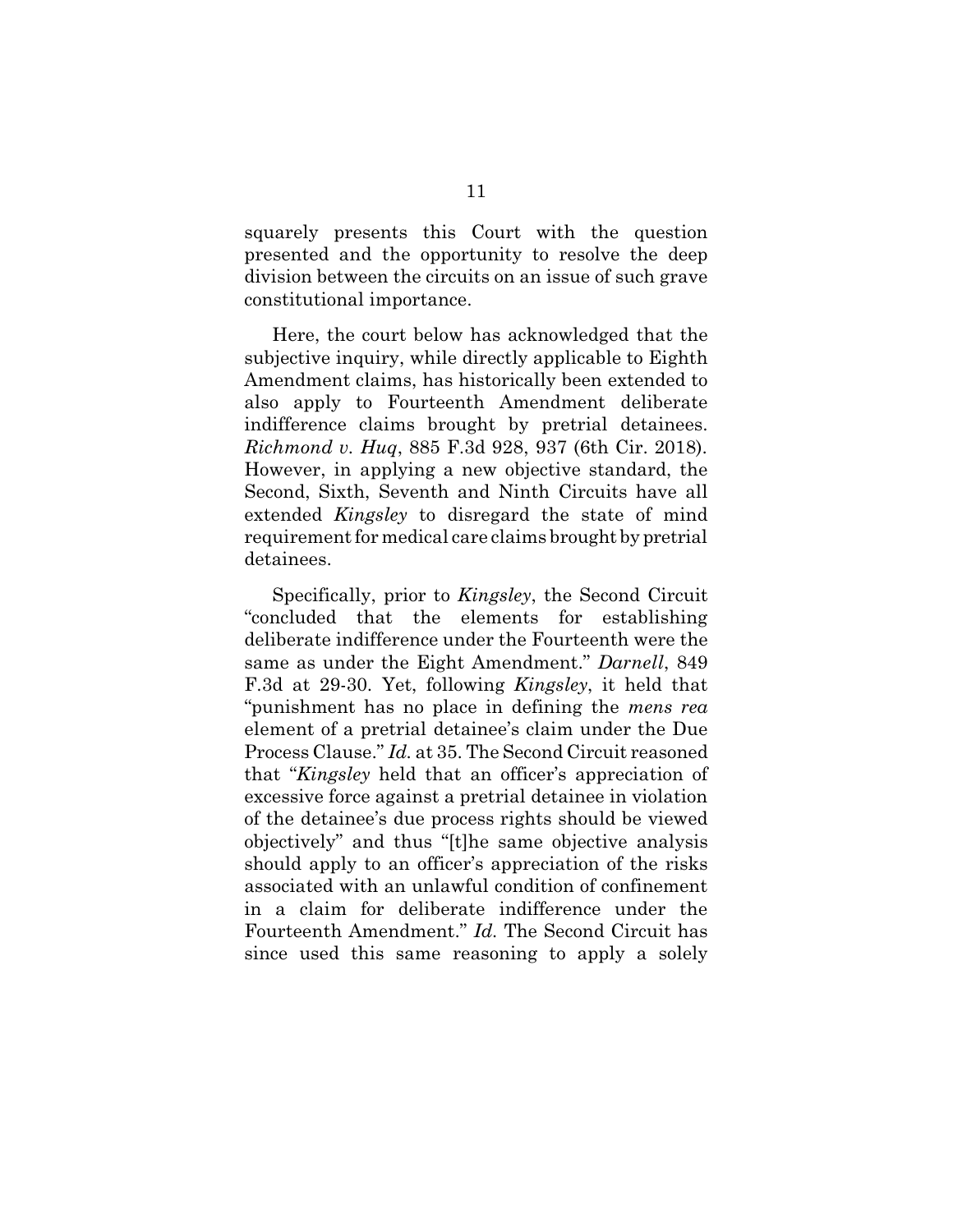objective standard to claims of constitutionally inadequate medical care. *See Bruno v. Schenectady*, 727 F. App'x 717 (2nd Cir. 2018); *Charles v. Orange Cty.*, 925 F.3d 73 (2nd Cir. 2019).

Likewise, before this Court's decision in *Kingsley*, the Ninth Circuit "read *Farmer* and *Bell* to create a single 'deliberate indifference' test for plaintiff's who bring a constitutional claim –whether under the Eighth Amendment or the Fourteenth Amendment ...." which included the subjective test articulated in *Farmer*. *Castro*, 833 F.3d at 1068. Afterward, the court held that not only does *Kingsley* mandate an objective evaluation of all condition cases brought by pretrial detainees, *Castro*, 833 F.3d 1060, but also specifically held that "logic dictates" that this purely objective standard is applied medical care cases brought by pretrial detainees, *Gordon*, 888 F.3d at 1124. Following suit, the Seventh Circuit also explained that because "pretrial detainees (unlike convicted prisoners) cannot be punished at all," a purely objective standard must govern their claims. *Miranda v. Cty of Lake*, 900 F.3d 335, 351 (7th Cir. 2018).

However, in maintaining adherence to the traditional test of deliberate indifference, the Fifth, Eighth, Tenth and Eleventh Circuits have held that *Kingsley* only applies to excessive force claims; in the context of a failure to act, pretrial detainees must demonstrate that jail staff subjectively knew of and disregarded a substantial risk of serious harm. *See* App. 14, *Cope v. Cogdill*, 3 F.4th 198, 207 & n.7 (5th Cir. 2021); *Alderson v. Concordia Parish Corr. Facility*, 848 F.3d 415, 419 n.4 (5th Cir. 2015); *Whitney v. City of*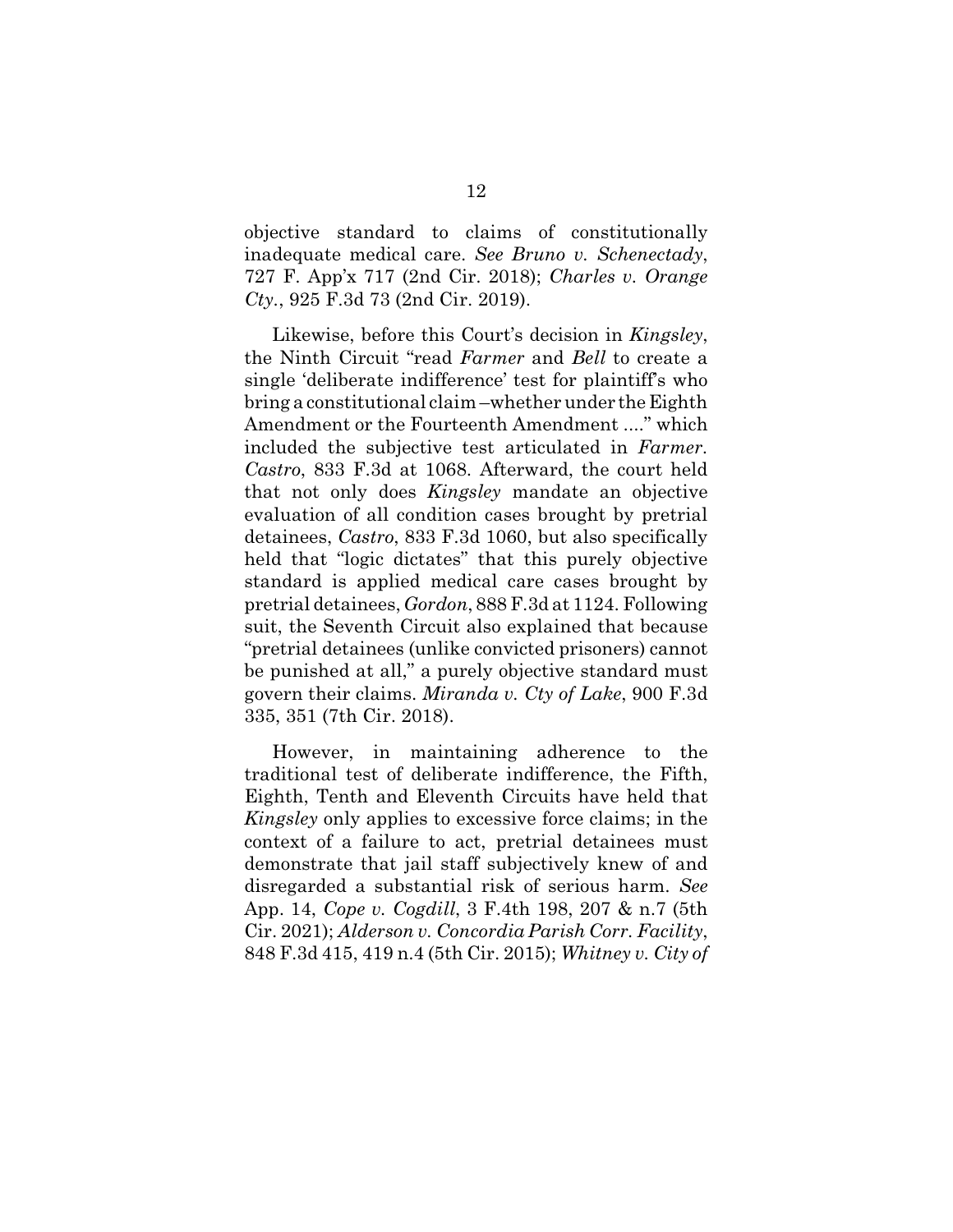*St. Louis*, 887 F.3d 857, 860 n.4 (8th Cir. 2018)("*Kingsley* does not control because it was an excessive force case, not a deliberate indifference case); *Briesemeister v. Johnston*, 827 Fed. Appx. 615 at \*1 n.2 (8th Cir. 2020); *Strain v. Regalado*, 977 F.3d 984, 991 (10th Cir. 2020); *Dang by & through Dang v. Sheriff, Seminole Cty.*, 871 F.3d 1272, 1279 n. 2 (11th Cir. 2017)(declining to apply a solely objective standard because "*Kingsley* involved an excessive force claim, not a claim of inadequate medical treatment due to deliberate indifference"). As the court concluded in reaching the correct result in *Strain*, the same deliberate indifference standard must be applied no matter which amendment provides the constitutional basis for the claim. *Strain,* 977 F.3d at 989.

Certainly, this case and *Cope v. Cogdill*, 3 F.4th 198 (5th Cir. 2021), presently before this Court on a petition for writ of certiorari, demonstrate a fundamental disagreement between the majority of circuits as to whether the Court's holding in *Kingsley* can be expanded to claims by pretrial detainees for insufficient medical care thereby removing any inquiry into intent on claims based on an inaction theory. Because this split reflects conflicting interpretations of this Court's precedent, only this Court can definitively pronounce which interpretation is correct on an issue of such grave constitutional importance.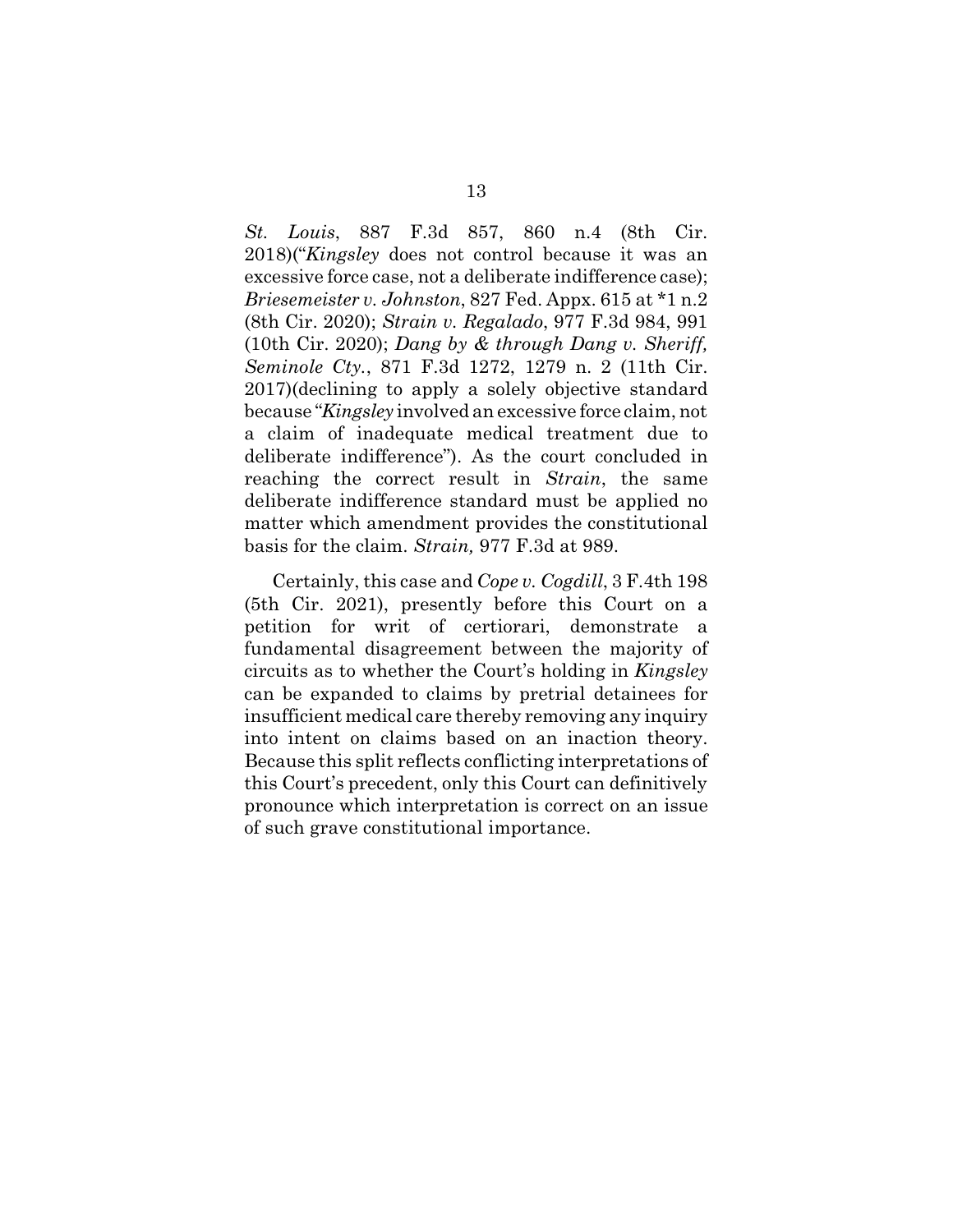# **II. The Decision Below Failed to Consider the Difference Between Action and Inaction Theories in Evaluating Pretrial Detainee Cases, Adopting a Standard Divorced from Fourteenth Amendment Precedent.**

When deciding deliberate indifference cases for pretrial detainees, the circuits have historically applied the same test used for Eighth Amendment cases as set forth in *Farmer v. Brennan*, 511 U.S. 825 (1994). In changing the standard for Fourteenth Amendment pretrial detainees, the Sixth Circuit and concurring circuits failed to appreciate that the subjective component articulated in *Farmer* is essential to determine whether an individual was subjected to punishment under an inaction theory.

# **A. The Eighth Amendment Standard for deliberate indifference has been correctly extended to Fourteenth Amendment pretrial detainee cases**

Persons in custody awaiting trial are afforded protections under the Due Process Clause of the Fourteenth Amendment. *See City of Revere v. Mass. Gen. Hosp.*, 463 U.S. 239, 244 (1983)(quoting *Ingraham v. Wright*, 430 U.S. 651, 671-72 n.40 (1977)). The Due Process Clause provides that "[n]o State shall … deprive any person of life, liberty, or property without due process of law." U.S. Const. amend XIV. As this Court recognized in *DeShaney v. Winnebago Cty. Dept. of Soc. Servs.*, 489 U.S. 189 (1986):

The Clause is phrased as a limitation of the State's power to act, not as a guarantee of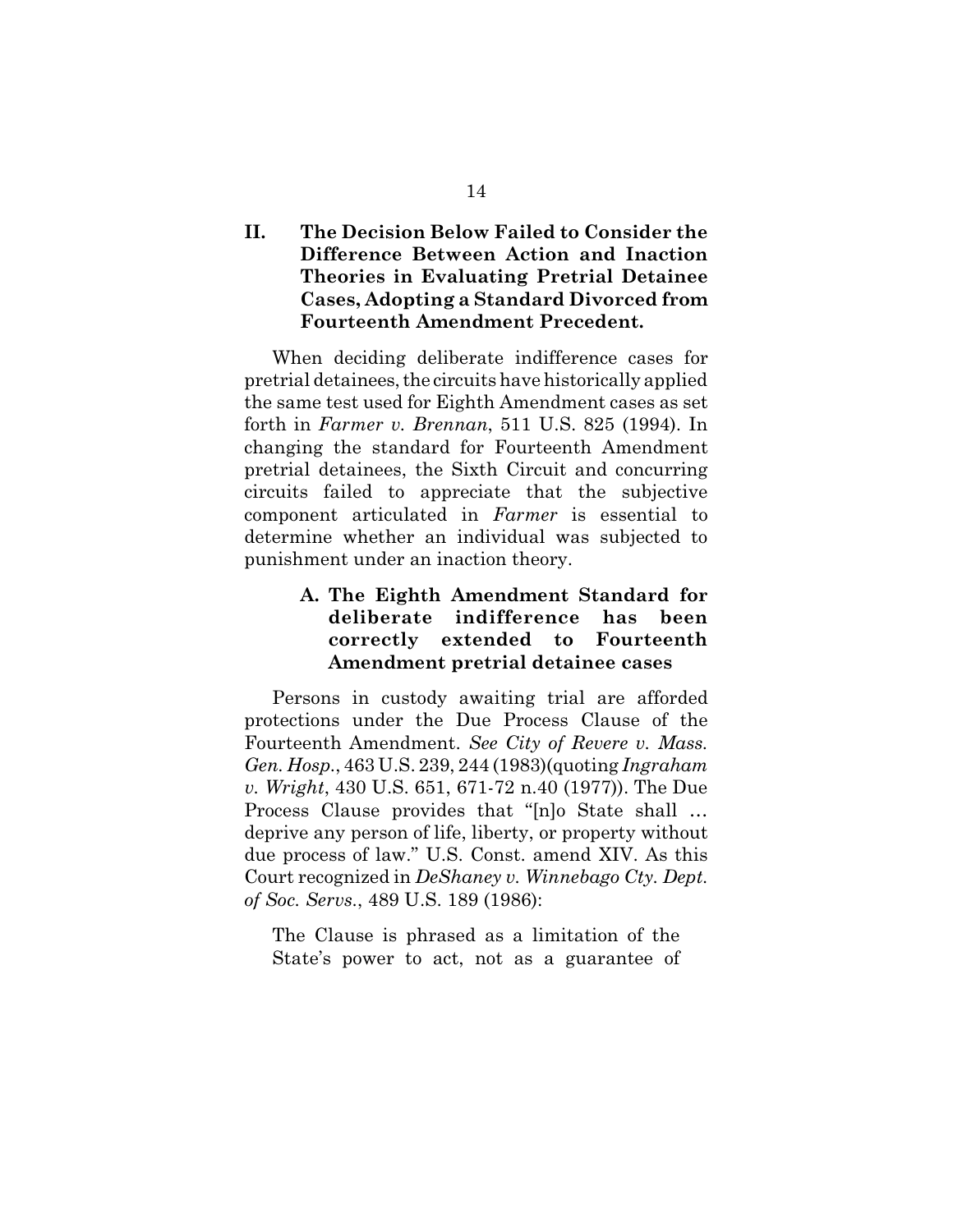certain minimal levels of safety and security. It forbids the State itself to deprive individuals of life, liberty or property without 'due process of law,' but its language cannot fairly be extended to impose an affirmative obligation on the State to ensure that those interests do not come to harm through other means. Nor does history support an expansive reading of the constitutional text.

### 489 U.S. at 195.

Therefore, when "evaluating the constitutionality of conditions or restrictions of pretrial detention that implicate only the protection against deprivation of liberty without due process of law," the "proper inquiry is whether those conditions amount to a punishment of the detainee." *Bell v. Wolfish* 441 U.S. 520, 535 (1979). That is because, under the Due Process Clause, "a detainee may not be punished prior to an adjudication of guilt in accordance with due process of law." *Id.* Determining whether a restraint or deprivation "imposed during pretrial detention amounts to 'punishment' in the constitutional sense," requires inquiry into whether the restrictions evince a punitive purpose or intent. *Id.* at 538-39; *see also Daniels v. Williams*, 474 U.S. 327, 331 (1986)("Historically, this guarantee of due process has been applied to *deliberate* decisions of government officials to deprive a person of life, liberty, or property.")

The Supreme Court has long explained the meaning of "punitive intent" in the context of Eighth Amendment claims. It is well established that the Eighth Amendment prohibits cruel and unusual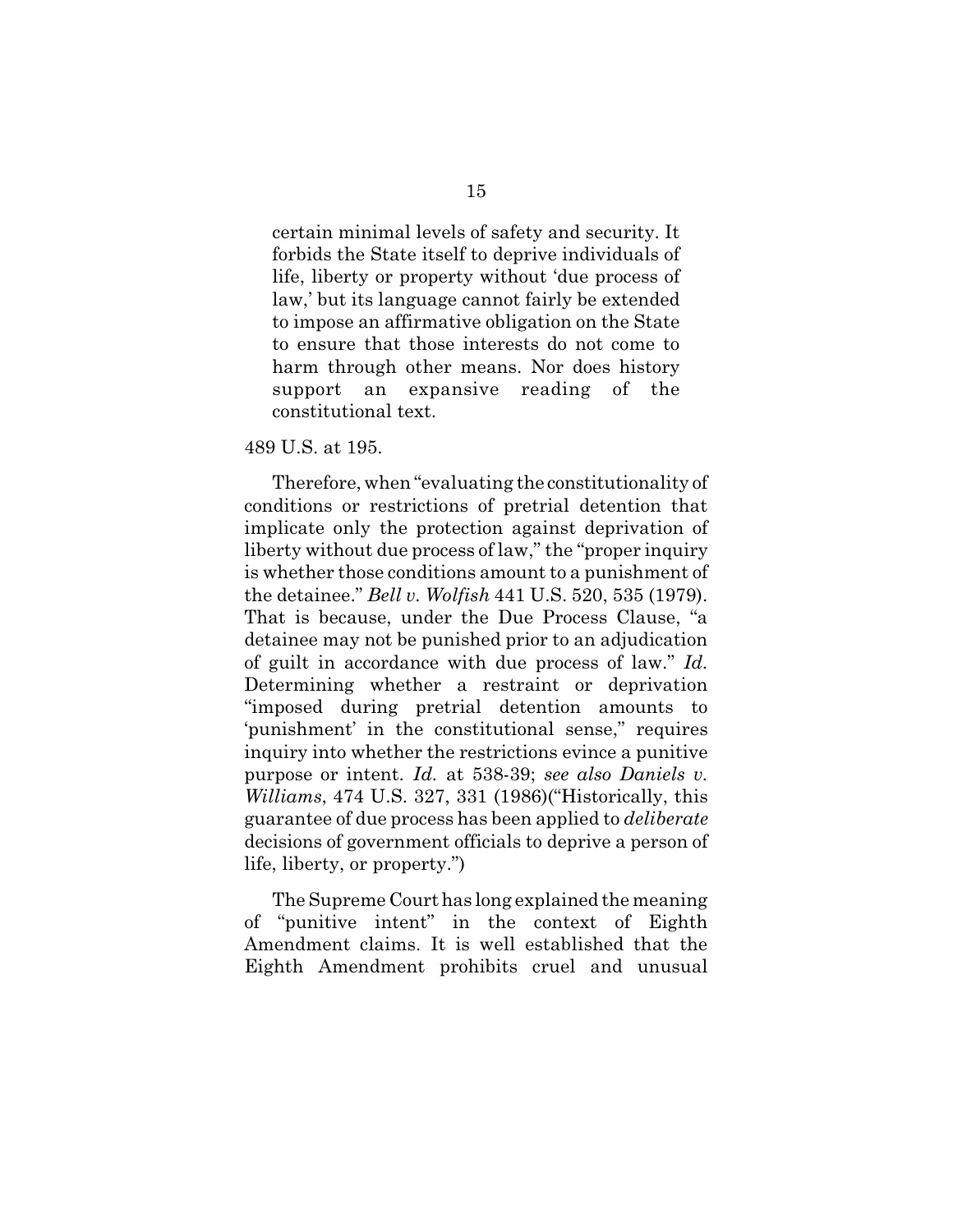punishments. "The Amendment embodies 'broad and idealistic concepts of dignity, civilized standards, humanity, and decency . . .,' against which we must evaluate penal measures." *Estelle v. Gamble*, 429 U.S. 97, 102 (1976)(internal citations omitted). These principles therefore establish that the government has a duty to provide medical care for those it incarcerates, and thus the "deliberate indifference to serious medical needs of prisoners constitutes the 'unnecessary and wanton infliction of pain,' under the Eighth Amendment." *Id.* at 104.

However, without scrutinizing the "cruelty" or unusualness of the punishment for Eighth Amendment purposes, this Court has made clear that a failure to act is not a punishment at all unless the government official actually knew of a substantial risk and consciously disregarded it. *Farmer*, 511 U.S. at 837-38. When analyzing whether an officer inflicted punishment on a prisoner, the Court therefore looks at whether the deprivation was "sufficiently serious" and that the prison official acted with a "sufficiently culpable state of mind" which here is determined to be "'deliberate indifference' to inmate health or safety." *Farmer*, 511 U.S. at 834.

Given that the Fourteenth Amendment is also analyzing whether an individual has inflicted punishment, *Bell*, 441 U.S. at 535, it is only logical to apply the *Farmer* test to claims by pretrial detainees for inadequate medical care. Ultimately, "[t]his standard follows from the 'intent requirement' implicit in the word 'punishment,' *Wilson v. Seiter*, 501 U.S. 294, 298-300 (1991); the unintentional or accidental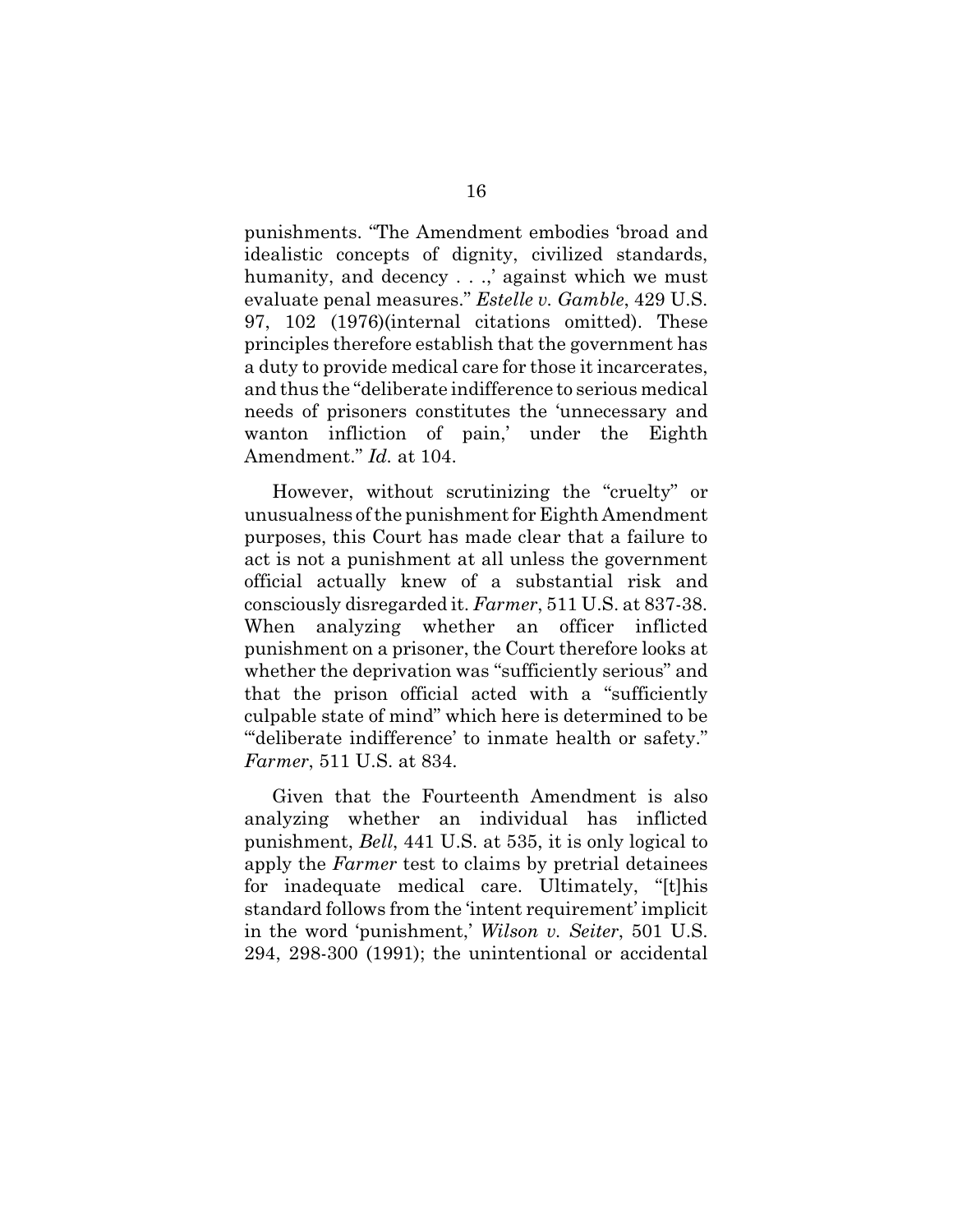infliction of harm amounts at most to negligence, which is not a due process violation, *Kingsley* 135 S.Ct. at 2472." *Castro v. Cty. of Los Angeles*. 833 F.3d at 1085 (Ikuta, J., dissenting). Therefore, in order to determine if a pretrial detainee was subjected to inadequate medical care, the claim should be evaluated using both the objective and subjective components as set forth in *Farmer*.

## **B. The subjective component is necessary to properly distinguish claims based on inaction theories versus action theories**

In making its determination that the subjective component is no longer applicable in cases by pretrial detainees for allegedly insufficient medical care, the Sixth Circuit, as well as the other circuits who have departed from *Farmer*, fail to consider and appreciate the differences between excessive force and inadequate medical care claims. The former is based on an action theory, while the latter is oftentimes based on inaction, as is the case at hand.

This Court, however, has long appreciated the dichotomy. When adopting the subjective standard in *Farmer*, this Court reiterated that the "'application of the deliberate indifference standard is inappropriate' in one class of prison cases: when 'officials stand accused of using excessive physical force.'" *Farmer*, 511 U.S. at 835 (quoting *Hudson v. McMillian*, 503 U.S. 1, 6-7 (1992)). That is because in those situations actions of prison officials are typically made "'in haste, under pressure, and frequently without the luxury of a second chance.'" *Id.* In other words, when prison officials are taking action, the evaluation of force use, which would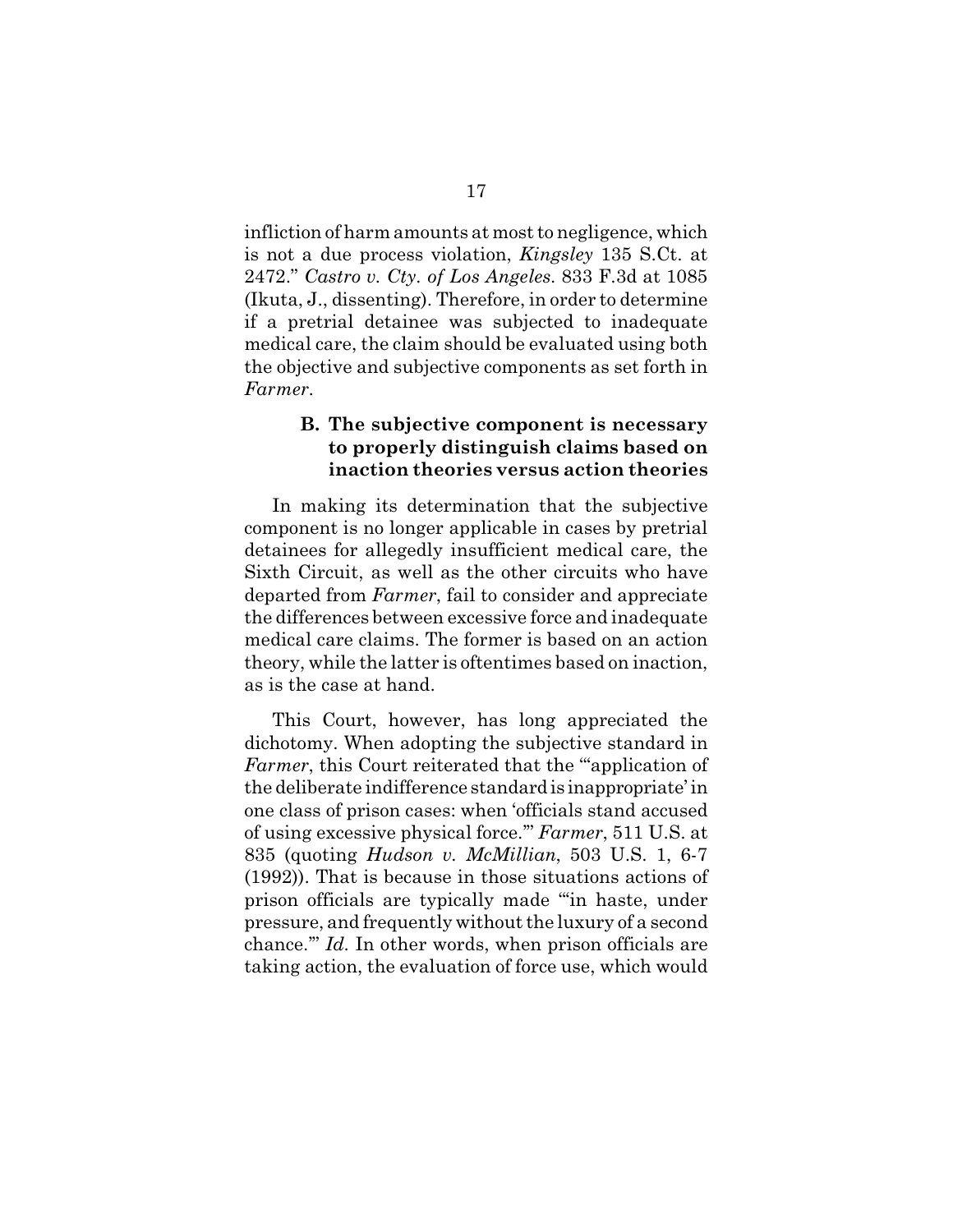be the basis for the constitutional violation, is not based on deliberate indifference but whether the force was applied maliciously or sadistically for the purpose of causing harm. *Id.* Accordingly, such an evaluation does not require an exploration into the mindset of the person using the force.

This Court applied the same reasoning in *Kingsley*<sup>4</sup> when it found that excessive force cases should be evaluated using a solely objective component. 576 U.S. at 395. Part of the Court's reasoning for this is that the application of excessive force by an officer is most always predicated by an action, a series of physical events in the world such as "the swing of a fist that hits a face, a push that leads to a fall, or the shot of a Taser that leads to the stunning of its recipient." *Id*. The intentional or deliberate use of force is what is required to give rise to a constitutional claim. *Id.* at 396. The evaluation from there is whether the force used was constitutionally speaking, "excessive" or "objectively unreasonable." *Id.* It is unnecessary to determine what the defendant's state of mind as to the interpretation of the force used, because excessive force claims are predicated on a deliberate, affirmative action made by an officer rather than what the officer interpreted the force to be in his or her mind.

Conversely, the case below, like other inadequate medical care claims, is based on inaction, thus making

<sup>4</sup> It should be noted that the result in *Kingsley* was heavily influenced by precedents analyzing force claims under the Fourth Amendment, which did not consider an officer's subjective intent. *See Kingsley*, 576 U.S. at 379-402; *Graham v. Connor*, 490 U.S. 386, 397 (1989).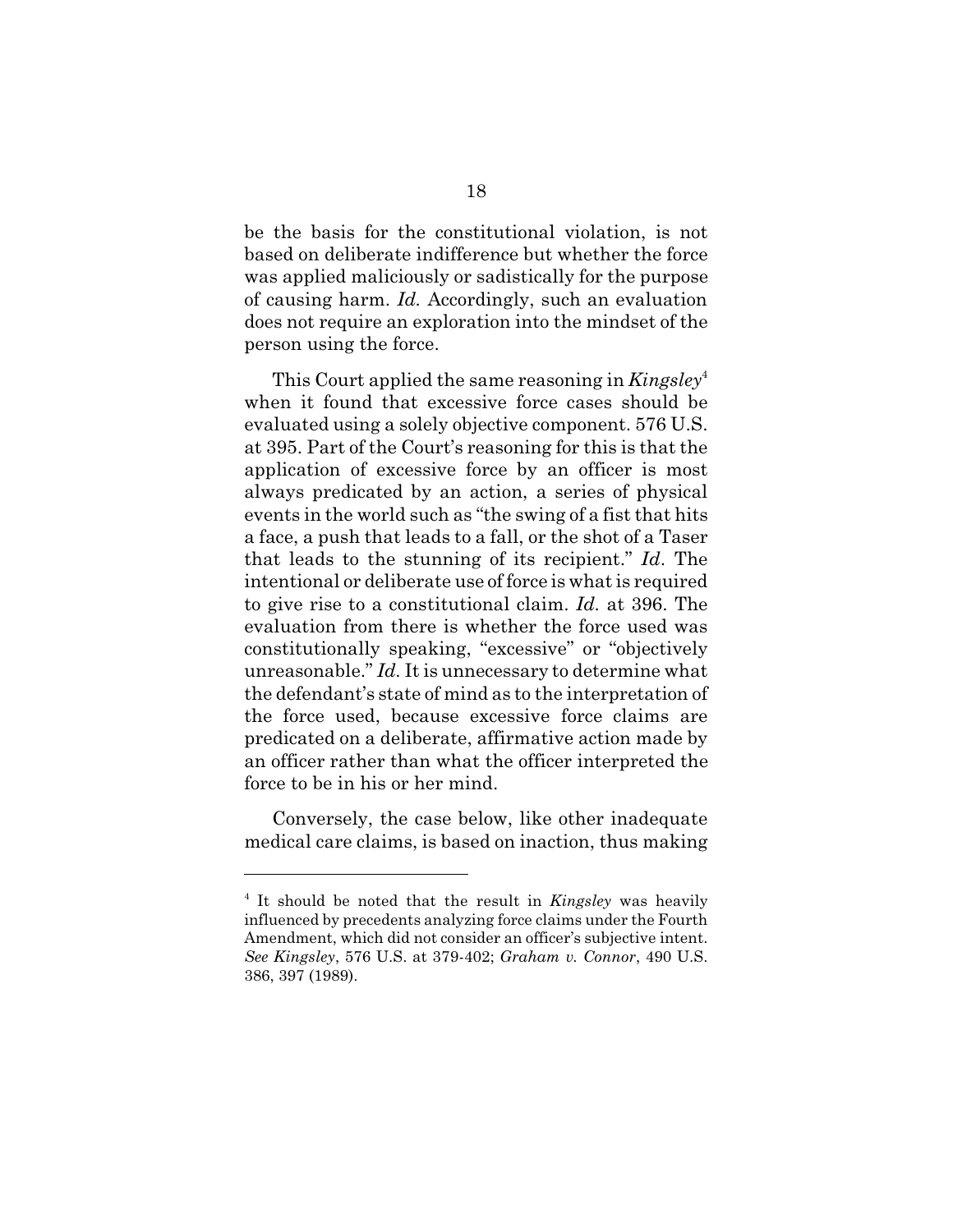an inquiry into the state of mind necessary. *See Bell*, 441 U.S. at 537-39 (explaining that the key question for a pretrial detainee's Fourteenth Amendment claim is whether the situation at issue amounts to punishment of the detainee). While intent can be inferred from affirmative acts that are excessive in relationship to a legitimate government objective, the failure to act does not raise the same inference. *See Farmer*, 511 U.S. at 837-38. Instead, if an individual unknowingly fails "to alleviate a significant risk that he [or she] should have perceived but did not," then that individual is negligent at most because they lack the requisite intent to punish. *Id.* at 838. And, as the Supreme Court has made clear, "liability for negligently inflicted harm is categorically beneath the threshold of constitutional due process." *Kingsley*, 576 U.S. at 396 (citing *Cty. of Sacramento v. Lewis*, 523 U.S. 833, 849 (1998)).

To allow this standard to survive on a purely objective theory would disregard the fact that, unlike excessive force cases, there will likely be no overt act, no one thing that is inherently intentional. Claims of inadequate medical care are premised on situations that can instead last hours, days, or weeks. The subjective component is necessary to truly distinguish whether an officer was more than negligent. These particular types of claims require an inquiry into how that situation was perceived and thus whether any individual defendant deliberately chose not to act to deprive a person of life, liberty or property under the Fourteenth Amendment.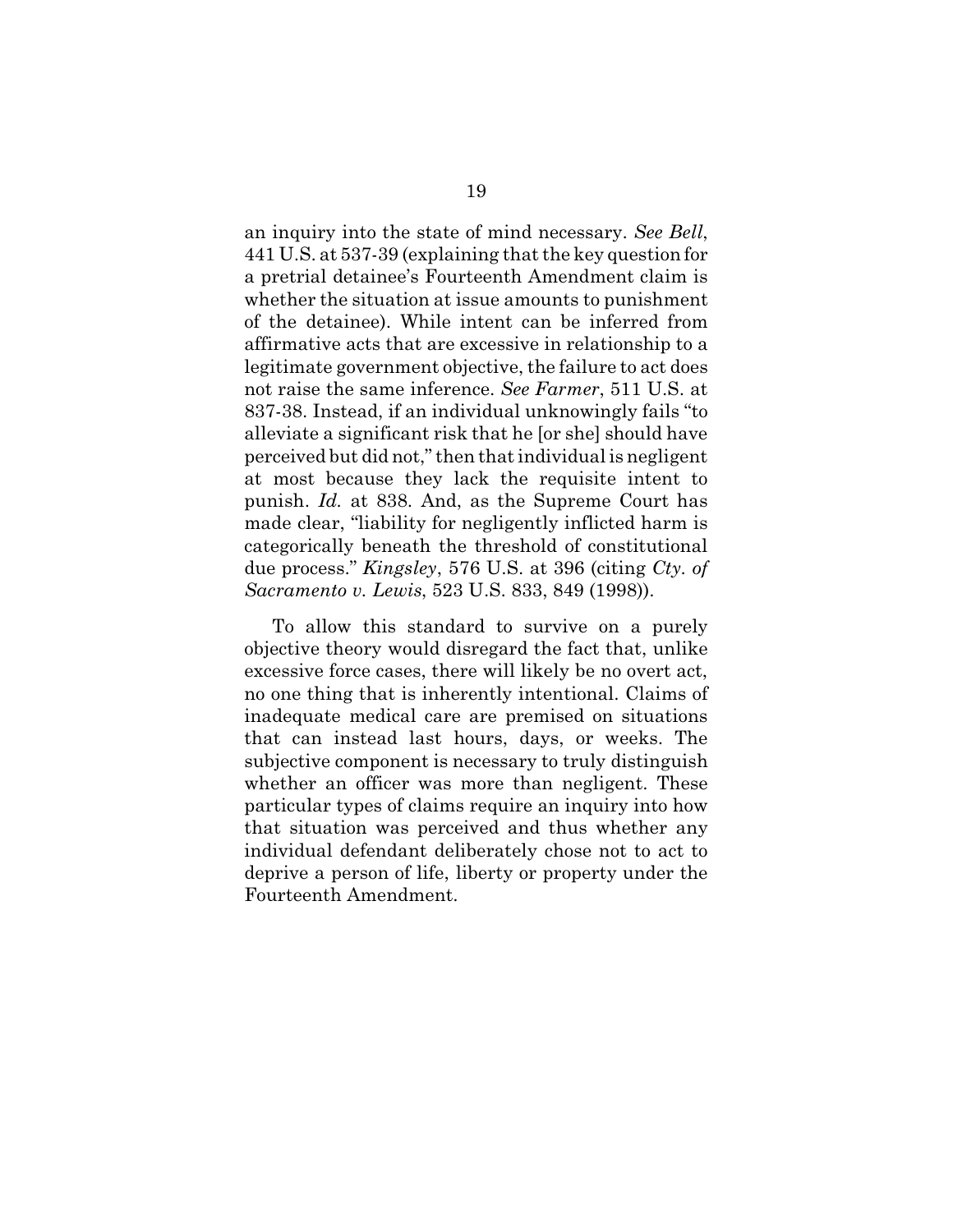# **III. By Eliminating the Subjective Component and Constitutionalizing Medical Malpractice, the Decision Below has Created an Issue of Profound Importance**

By removing the subjective component from the analysis of a claim for inadequate medical care, the case below, as well as the concurring circuits, has essentially constitutionalized medical negligence in clear disregard for established precedent and the intent of this Court.

This Court has made clear that negligence, even medical negligence, does not state a valid claim for a constitutional violation. *See Estelle v. Gamble*, 429 U.S. 97, 106 (1976) ("Thus, a complaint that a physician has been negligent in diagnosing or treating a medical condition does not state a valid claim of medical mistreatment under the Eighth Amendment."). Accordingly, to be able to distinguish between negligence and a constitutional violation, this Court established the subjective component to examine how a prison official perceived and understood the situation. *See Farmer*, 511 U.S. at 837-38. Under the subjective component, to be deliberately indifferent to an inmate's medical needs, a person must be aware of and disregard an excessive risk of serious harm. *Farmer*, 511 U.S. at 837. Stated differently, when analyzing deliberate indifference to inmate medical needs, the Sixth Circuit earlier explained that:

[t]he requirement that the official have subjectively perceived a risk of harm and then disregarded it is meant to prevent the constitutionalization of medical malpractice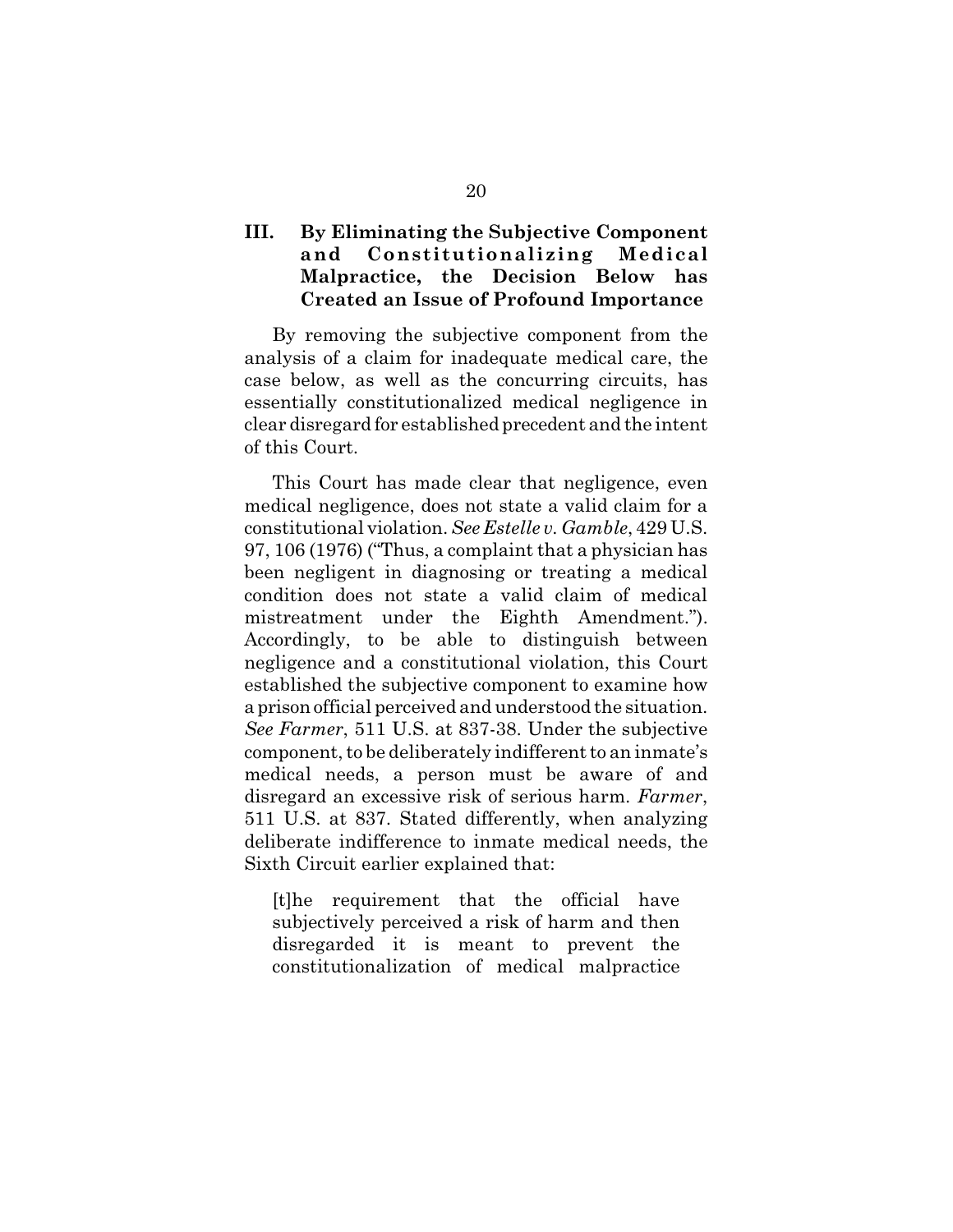claims; thus, a plaintiff alleging deliberate indifference must show more than medical negligence or the misdiagnosis of an aliment. When a prison [official] provides treatment, albeit carelessly or inefficaciously, to a prisoner, he has not displayed a deliberate indifference to a prisoner's needs, but merely a degree of incompetence which does not rise to the level of a constitutional violation. On the other hand, a plaintiff need not show that the official acted for the very purpose of causing harm or with knowledge that harm will result. Instead, deliberate indifference to a substantial risk of serious harm to a prisoner is equivalent to recklessly disregarding that risk.

*Comstock v. McCrary*, 273 F.3d 693, 703 (6th Cir. 2001) (internal quotations omitted) (internal citations omitted). It is the inquiry into the subjective component that distinguishes a tort from a constitutional violation.

In explaining the differentiation between a tort and a constitutional violation, the *Farmer* Court gave this explanation:

An act or omission unaccompanied by knowledge of a significant risk of harm might well be something society wishes to discourage, and if harm does result society might well wish to assure compensation. The common law reflects such concerns when it imposes tort liability on a purely objective basis. But an official's failure to alleviate a significant risk that he should have perceived but did not, while no cause for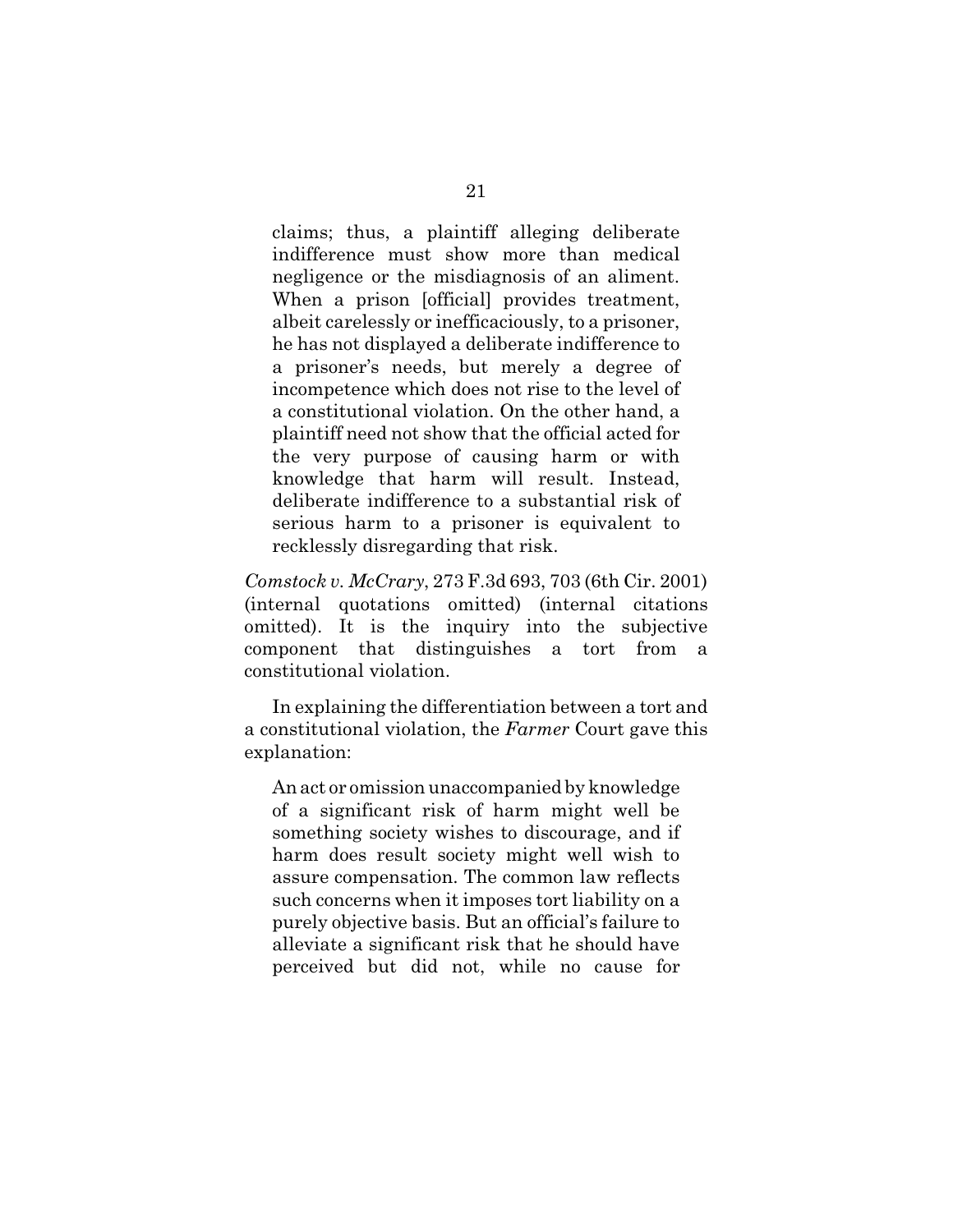commendation, cannot under our cases be condemned as the infliction of punishment.

*Id*. at 837-38 (internal citations omitted). Thus, by removing the inquiry into what an official perceived, the Sixth and concurring Circuits have essentially transformed "constitutional prohibitions against punishment into a freestanding right to be free from jailhouse medical malpractice." App. 92. This standard shift fails to honor a plain meaning of what its name suggests: "that the conduct must be both 'deliberate,' that is, '[d]one with or marked by full consciousness of the nature and effects,' and 'indifferent,' in other words, uninterested or unconcerned. App. 99.

Importantly, this shift is also a clear deviation from this Court's precedent in *Daniels v. Williams*, 474 U.S. 327 (1986):

[Our Constitution] does not purport to supplant traditional tort law in laying down rules of conduct to regulate liability for injuries that attend to living together in society. We have previously rejected reasoning that would make of the Fourteenth Amendment a font of tort law to be superimposed upon whatever systems may already be administered by the states.

*Id*. at 332. That is exactly what the Sixth Circuit has done. Without the subjective component, an individual in custody can now not only bring a state law tort claim for any negligent medical care received while in custody, but can also bring a constitutional claim under essentially the same standard without the